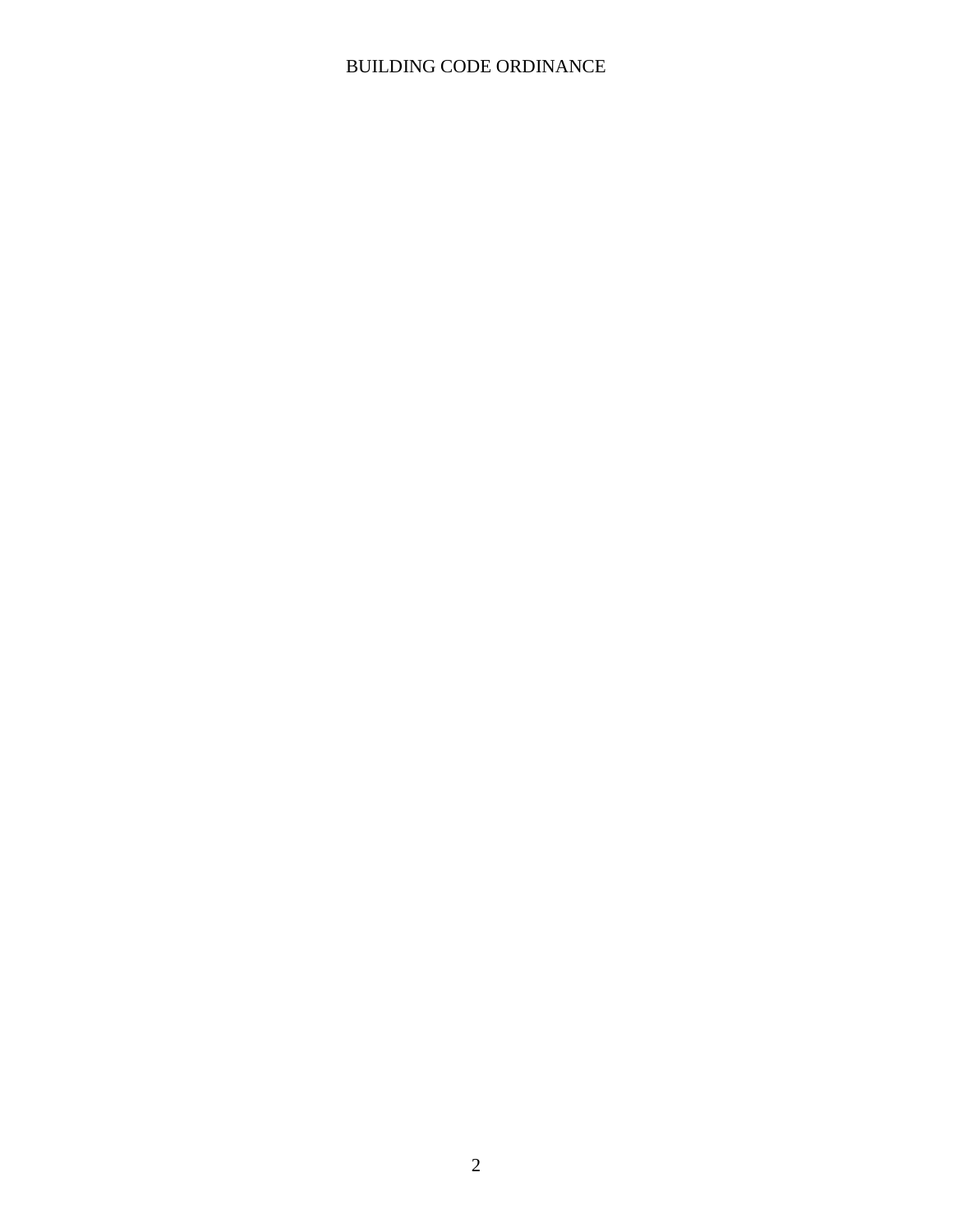# **Building Code Ordinance – Town of Westport Island, Maine**

|                | SECTION 4. Effective Date and Repeal of Formerly Adopted Ordinance4 |
|----------------|---------------------------------------------------------------------|
|                |                                                                     |
|                |                                                                     |
|                |                                                                     |
| $A_{1}$        |                                                                     |
| B <sub>1</sub> |                                                                     |
| $C_{\cdot}$    |                                                                     |
| D.             |                                                                     |
|                |                                                                     |
|                |                                                                     |
|                |                                                                     |
| A.             |                                                                     |
| B <sub>1</sub> |                                                                     |
| $C_{\cdot}$    |                                                                     |
| D.             |                                                                     |
|                |                                                                     |
| E.             |                                                                     |
|                |                                                                     |
|                |                                                                     |
|                |                                                                     |
| A.             |                                                                     |
| <b>B.</b>      |                                                                     |
| $C_{\cdot}$    |                                                                     |
| D.             |                                                                     |
| Е.             |                                                                     |
| F.             |                                                                     |
| G.             |                                                                     |
| H.             |                                                                     |
| I.             |                                                                     |
| J.             |                                                                     |
| K.             |                                                                     |
| L.             |                                                                     |
| М.             |                                                                     |
| N.             |                                                                     |
| O.             |                                                                     |
| P.             |                                                                     |
| Q.             |                                                                     |
| R.             |                                                                     |
| S.             |                                                                     |
| T.             |                                                                     |
| U.             |                                                                     |
|                |                                                                     |
| А.             |                                                                     |
| <b>B.</b>      |                                                                     |
| C.             |                                                                     |
|                |                                                                     |
| D.             |                                                                     |
| Е.             |                                                                     |
| F.             |                                                                     |
| G.             |                                                                     |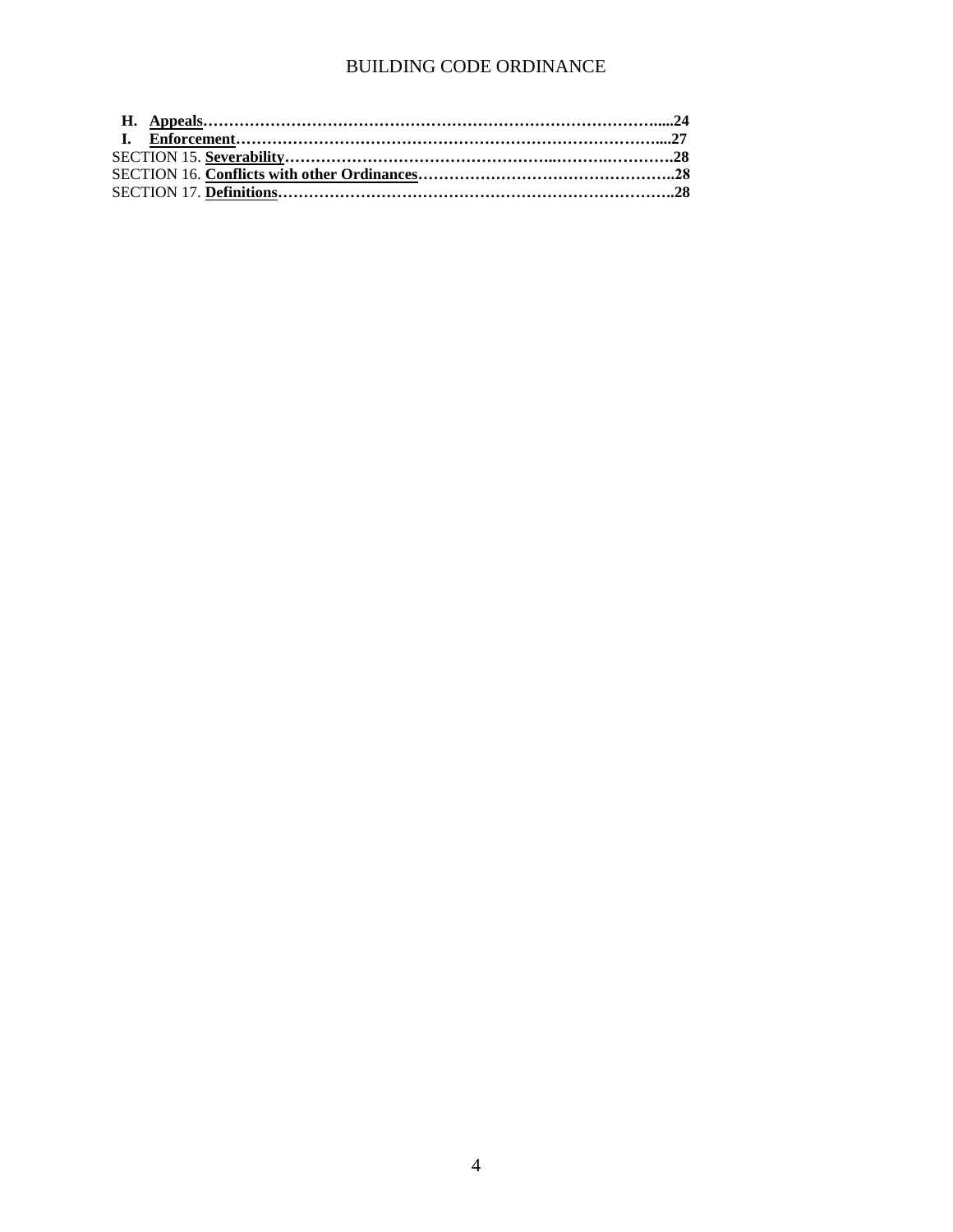# **BUILDING CODE ORDINANCE – Town of Westport Island, Maine**

# **SECTION 1. PURPOSE**

The provisions set forth in this Building Code Ordinance are intended to protect the public health and safety, promote the general welfare of the Town of Westport Island, and conserve the environment by assuring development is designed and executed in a manner consistent with the goals and policies of the Town of Westport Island Comprehensive Plan, assuring that adequate provisions are made for protection and conservation of the town's water supply and ground water; for adequate sewage disposal; for preservation of the natural beauty and rural character; for traffic safety and access; for emergency access; for management of storm water, erosion and sedimentation; for protection of the environment, wildlife habitat, fisheries and unique natural areas; and for protection of historic and archaeological resources; while minimizing the adverse impacts on adjacent properties, and fitting the project harmoniously into the fabric of the community.

# **SECTION 2. AUTHORITY**

This ordinance has been prepared in accordance with the provisions of Home Rule Authority of the Maine Constitution and subject to the restrictions to that authority as provided in Title 30-A of M.R.S.A.

# **SECTION 3. APPLICABILITY**

This Ordinance applies to the land areas outside of the Shoreland Zone within the Town of Westport Island.

# **SECTION 4. EFFECTIVE DATE AND REPEAL OF PRIOR ORDINANCES**

This Ordinance was adopted at town meeting on November 7, 2006. Upon approval of this Ordinance, the Building Code Ordinance previously adopted on June 11, 1988 and amended from time to time is hereby appealed. The effective date of this ordinance is June 21, 2014, or the date of town approval of the most recent amendments.

Any application for a permit submitted to the municipality after the date of town approval shall be governed by this Ordinance.

# **SECTION 5. AVAILABILITY**

A certified copy of this Ordinance shall be filed with the Town Clerk and shall be accessible to any member of the public. Electronic copies will be made available on the website of the Town of Westport Island, and hard copies shall be made available to the public at reasonable cost at the expense of the person making the request. Notice of availability of this Ordinance shall be publicly stated.

# **SECTION 6. AMENDMENTS**

This Ordinance may be amended by majority vote of the town residents. Amendments may be initiated by a majority vote of the Planning Board or by request of the Board of Selectmen, or on petition of 10% of the votes cast in the last gubernatorial election in the town. The Board of Selectmen or the Planning Board shall conduct a public hearing on any proposed amendment.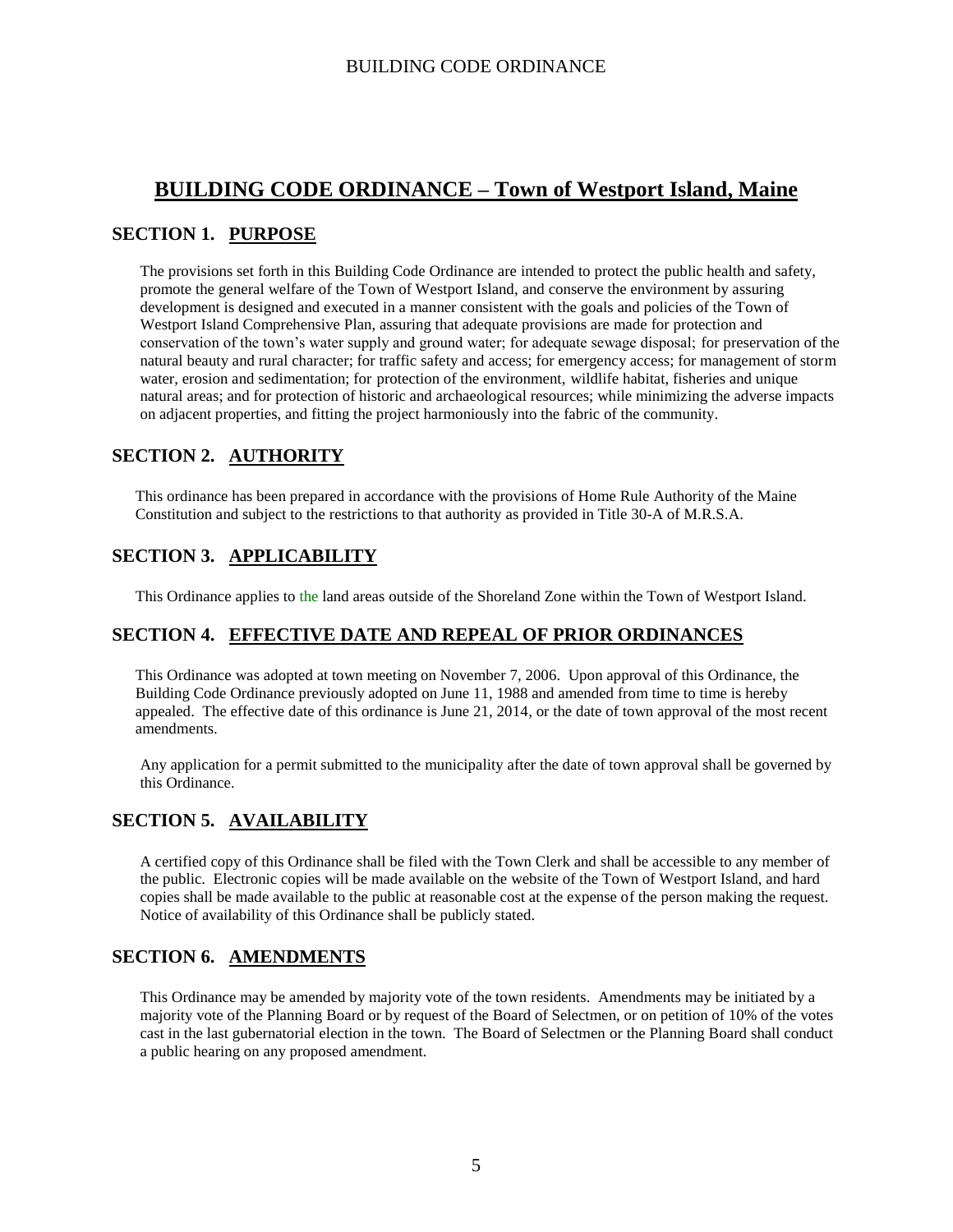# **SECTION 7. DISTRICTS AND ZONING MAPS**

# **A. Official Town of Westport Island Zoning Map**

The areas to which this Ordinance is applicable are hereby divided into the following districts as shown on the Official Town of Westport Island Zoning Map(s), which is (are) made a part of this Ordinance:

- 1. Resource Protection District
- 2. Limited Development District
- 3. Limited Residential/Commercial District
- 4. Commercial Fisheries/Marine Activities District

## **B. Scale of Map**

The Official Westport Island Zoning Map shall be drawn at a scale of not less than 1 inch = 2,000 feet. District boundaries shall be clearly delineated and a legend indicating the symbols for each district shall be placed on the map.

# **C. Certification of Official Westport Island Zoning Map**

Electronic images of the Official Westport Island Zoning Map shall be located in the Town Office.

### **D. Changes to the Official Westport Island Zoning Map**

If amendments, in accordance with **Section 8**, are made to the district boundaries or other matter portrayed on the electronic image of the Official Town of Westport Island Zoning Map, such changes shall be made on the above designated electronic images within thirty (30) days after the amendment has been approved by the town.

# **SECTION 8. INTERPRETATION OF THE DISTRICT BOUNDARIES**

Unless otherwise set forth on the Official Town of Westport Island Zoning Map, district boundary lines are property lines, the center lines of streets, roads and rights of way, and the boundaries of the shoreland area as defined herein. However, the Commercial Fisheries/Marine Activities (CFMA) the Resource Protection and the Limited Development Districts' boundaries do not have to follow property lines. Where uncertainty exists as to the exact location of district boundary lines, the Board of Appeals shall be the final authority as to location.

# **SECTION 9. LAND USE REQUIREMENTS**

Except as hereinafter specified, no building, structure or land shall hereafter be used or occupied, and no building or structure or part thereof shall hereafter be erected, constructed, expanded, moved, or altered and no new lot shall be created except in conformity with all of the regulations herein specified for the district in which it is located, unless a variance is granted.

# **SECTION 10. NON-CONFORMANCE**

### **A. Purpose**

It is the intent of this Ordinance to promote land use conformities, except that non-conforming conditions that existed before the effective date of this Ordinance shall be allowed to continue, subject to the requirements set forth in this section.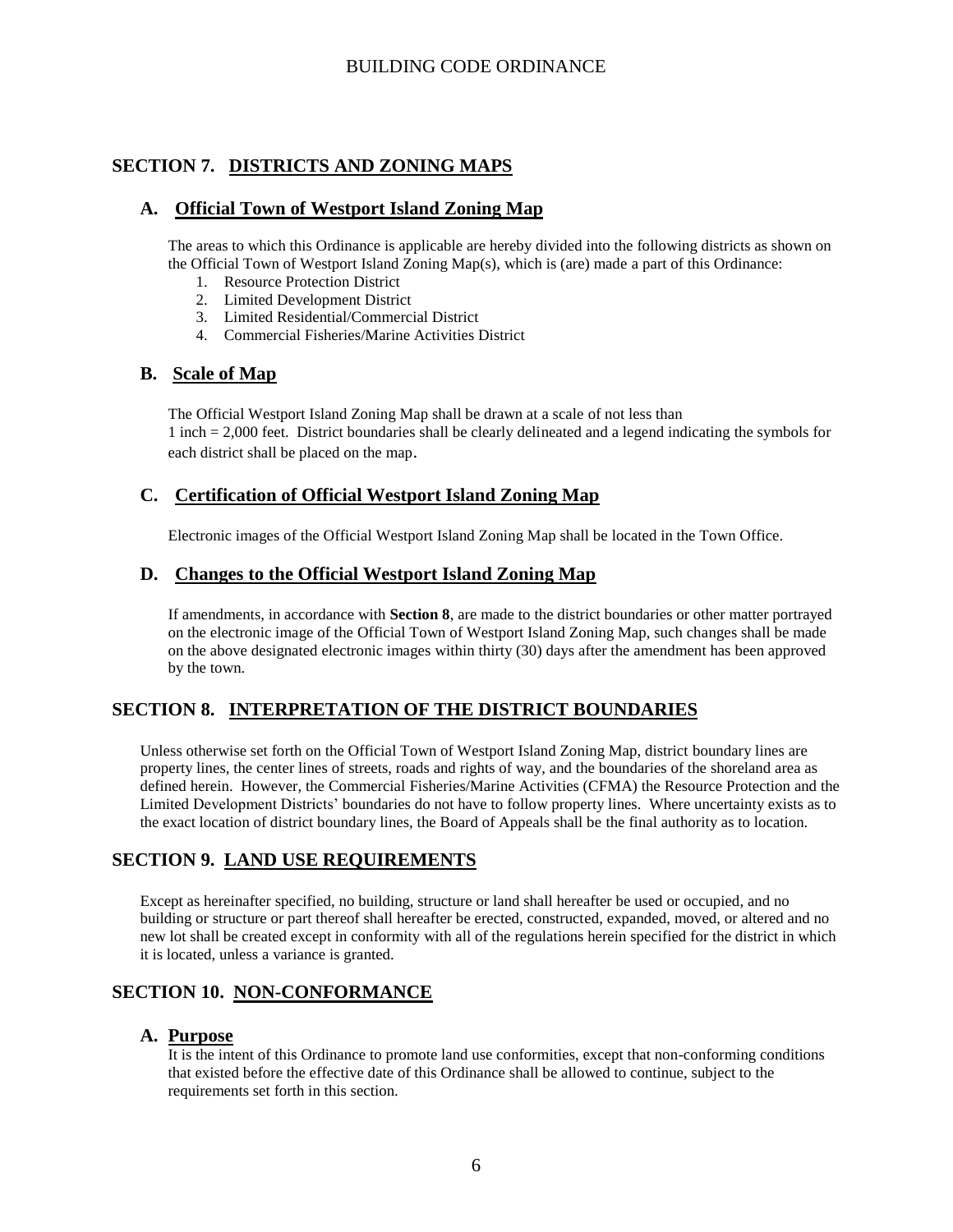### **B. General**

- 1. Transfer of Ownership: Non-conforming structures, lots, and uses may be transferred, and the new owner may continue the non-conforming use or continue to use the non-conforming structure or lot, subject to the provisions of this Ordinance.
- 2. Repair and Maintenance: This Ordinance allows, without a permit, the normal upkeep and maintenance of the non-conforming uses and structures including repairs or renovations which do not involve expansion of the non-conforming use or structure, and such other changes in a non-conforming use or structure as federal, state, or local building and safety codes may require.

## **C. Non-Conforming Structures**

1. Expansion: A non-conforming structure may be added to or expanded after obtaining a permit from the same permitting authority as that for a new structure, if such addition or expansion does not increase the non-conformity of the structure.

Further limitations: Construction or enlargement of a foundation beneath the existing structure shall not be considered an expansion of the structure provided that the structure and new foundation are placed such that the setback requirement is met to the greatest practical extent as determined by the Planning Board basing its decision on the criteria specified in **subsection 2. Relocation**, below. The completed foundation shall not extend beyond the exterior dimensions of the structure and the foundation shall not cause the structure to be elevated by more than three (3) additional feet.

2. Relocation: A non-conforming structure may be relocated within the boundaries of the parcel on which the structure is located provided that the site of relocation conforms to all setback requirements to the greatest practical extent as determined by the Planning Board and provided that the applicant demonstrates that the present subsurface sewage disposal system meets the requirements of State law and the State of Maine Subsurface Wastewater Disposal Rules, or that a new system can be installed in compliance with the law and said Rules. In no case shall a structure be relocated in a manner that causes the structure to be more non-conforming.

In determining whether the building relocation meets the setback to the greatest practical extent, the Planning Board shall consider the size of the lot, the slope of the land, the potential for soil erosion, the location of other structures on the property and on adjacent properties, the location of the septic system and other on-site soils suitable for septic systems, and the type and amount of vegetation to be removed to accomplish the relocation.

- 3. Reconstruction or Replacement: Any non-conforming structure which is damaged or destroyed may be repaired or reconstructed in place if a permit is obtained within eighteen (18) months of the date of said damage or destruction. In no case shall a structure be reconstructed or replaced, so as to increase its non-conformity.
- 4. Change of Use of a Non-Conforming Structure: The use of a non-conforming structure may not be changed to another use unless the Planning Board, after receiving a written application, determines that the new use will have no greater adverse impact on the property or adjacent properties and resources than the existing use. In determining that no greater adverse impact will occur, the Planning Board shall consider the probable effects of public health and safety, erosion and sedimentation, quality of the water supply, wildlife habitat, vegetative cover, natural beauty, archaeological and historic resources.

# **D. Non-Conforming Uses:**

1. Expansions: Expansions of non-conforming uses are prohibited, except that non-conforming residential uses may, after obtaining a permit from the Planning Board, be expanded within existing residential structures or within expansions of such structures as permitted in **Section 10.C.1**, above.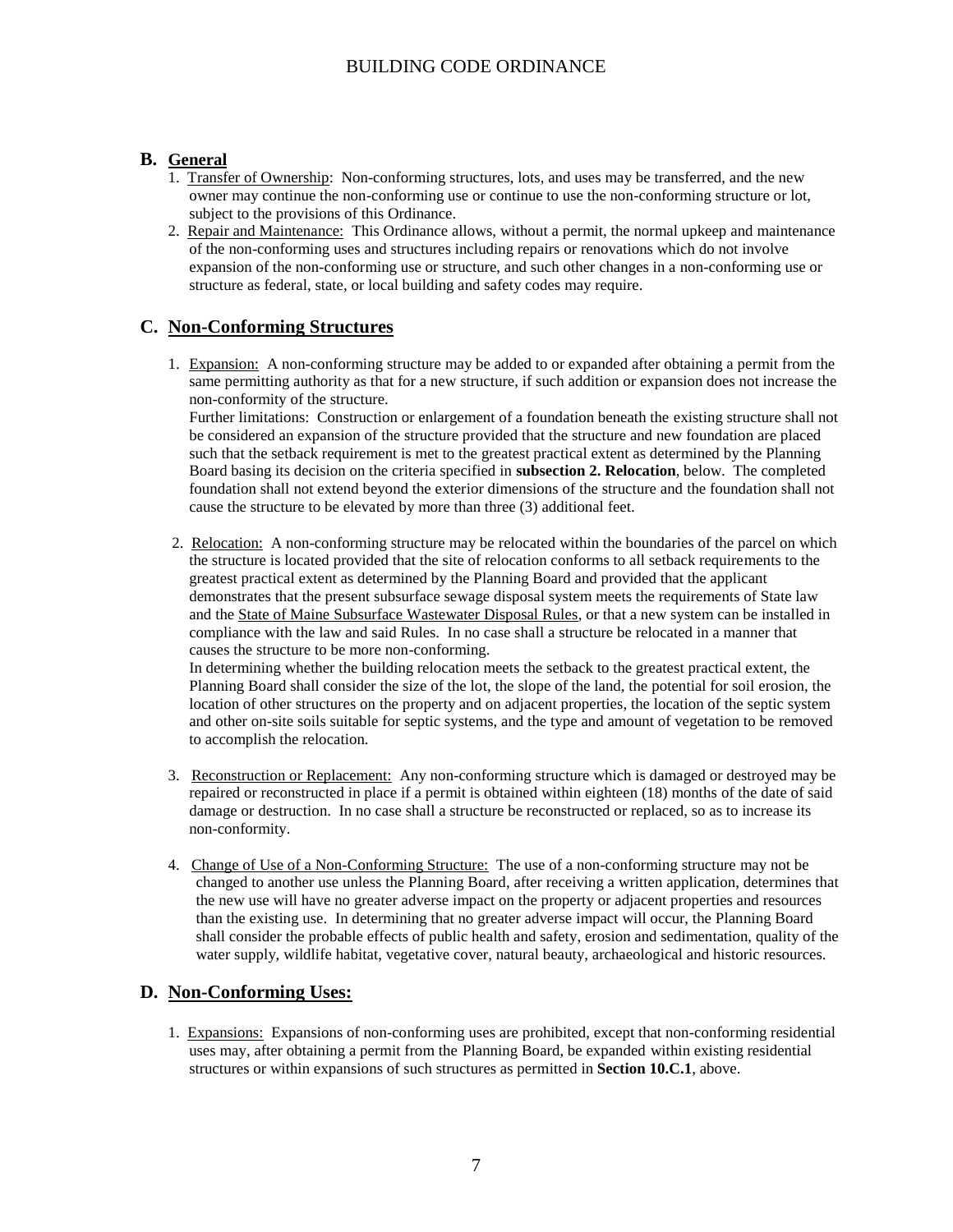- 2. Resumption Prohibited: A lot, building or structure in or on which a non-conforming use is discontinued for a period exceeding two years, or which is superceded by a conforming use, may not again be devoted to a non-conforming use except that the Planning Board may, for good cause shown by the applicant, grant up to a one year extension to that time period. This provision shall not apply to the resumption of a use of a residential structure provided that the structure has been used or maintained for residential purposes during the preceding five (5) years.
- 3. Change of Use: An existing non-conforming use may be changed to another non-conforming use provided that the proposed use has no greater adverse impact on the property and adjacent properties and resources than the former use, as determined by the Planning Board The determination of no greater adverse impact shall be made according to criteria listed in **Section 10.C. 4**.

## **E. Non-Conforming Lots**

A non-conforming lot of record on the effective date of this Ordinance or amendments thereto may be built upon for a single family structure and use only, without the need for a variance, provided that such lot is in separate ownership and not contiguous with any other lot in the same ownership, and that all provisions of this Ordinance except lot size can be met. Variances relating to requirements not involving lot size shall be obtained by action of the Board of Appeals.

# **SECTION 11. ESTABLISHMENT OF DISTRICTS**

- **A. Resource Protection District** includes the portions of Lot 2.1 on Map 3 and Lot 9 on Map 4 which are 250 feet from the identified moderate or high value wetland known as Hopkins Pond. The portions of Lots 31, 35, 39, 40, 41 and 42 on Map 3 which are 250 feet from the Meadow Pond are also included.
- **B. Limited Development District** includes those properties or portions of properties which are 250 feet from the following wetlands:
	- 1. Squam Creek Marsh including portions of Map 3, Lots 38 and 44.1 and Map 4, Lots 3, 8, 50, 55, and 61.
	- 2. Heal's Upper Mill (Heal Pond) including portions of Map 3, Lots 55.2, 56, 57, 58, 65, 68.2 and 68.4
	- 3. The portions of Lots 3.4 and 3.5 on Map 3 that are 250 feet from the Meadow Pond.
	- 4. Beaver Pond including portions of Map 2, Lots 35, 39 and 40.
	- 5. The areas 250 foot from the Hopkins Pond on Map 4, Lots 2, 6.1 and 6.2
- **C**. **Limited Residential/Commercial District**. Includes all other areas not specifically identified as a Resource Protection District, a Limited Development District or a Commercial Fisheries/Maritime Activities District.

### **D**. **Commercial Fisheries/Maritime Activities District** includes:

- 1. Map 7, Lot 52.01 (currently the North End Lobster Coop and marina)
- 2 Map 6, Lot 111.11 (currently Westport Boat Works and marina)
- 3. Map 1, Lot 24.14, portion only for commercial fishing, described as a portion of land of the estate of Teresa Richardson, being the existing stone wharf adjacent to land described as follows: Beginning at the southwest corner of land of George D. Richardson III, at a ring bolt in the ledge; thence N 45 degrees 53'30"W by land of George D. Richardson III to a 5/8"drill hole; thence Southwesterly to a 1  $\frac{1}{2}$ " iron pipe at land of Dunlop; thence Southwesterly by land of Dunlop to a  $\frac{1}{2}$ " iron pipe near the shore of the Sheepscot River; thence to low water mark in said river; thence Easterly by low water mark to a point in a line extended S 45 degrees, 53'30"E from the point of beginning; thence N 45 degrees 53'30"W to the point of beginning.
- 4 Map 4 Lot 60.01 (Land of estate of George R. Harrison commercial fishing)
- 5. Map 4 Lot 56 (portion only for marine construction) described as a portion of land of E. Davies Allen being described as follows; beginning at a point most southerly and easterly in the cove East of the Boathouse peninsula marked by a steel pin in the ledge above high water; thence due magnetic South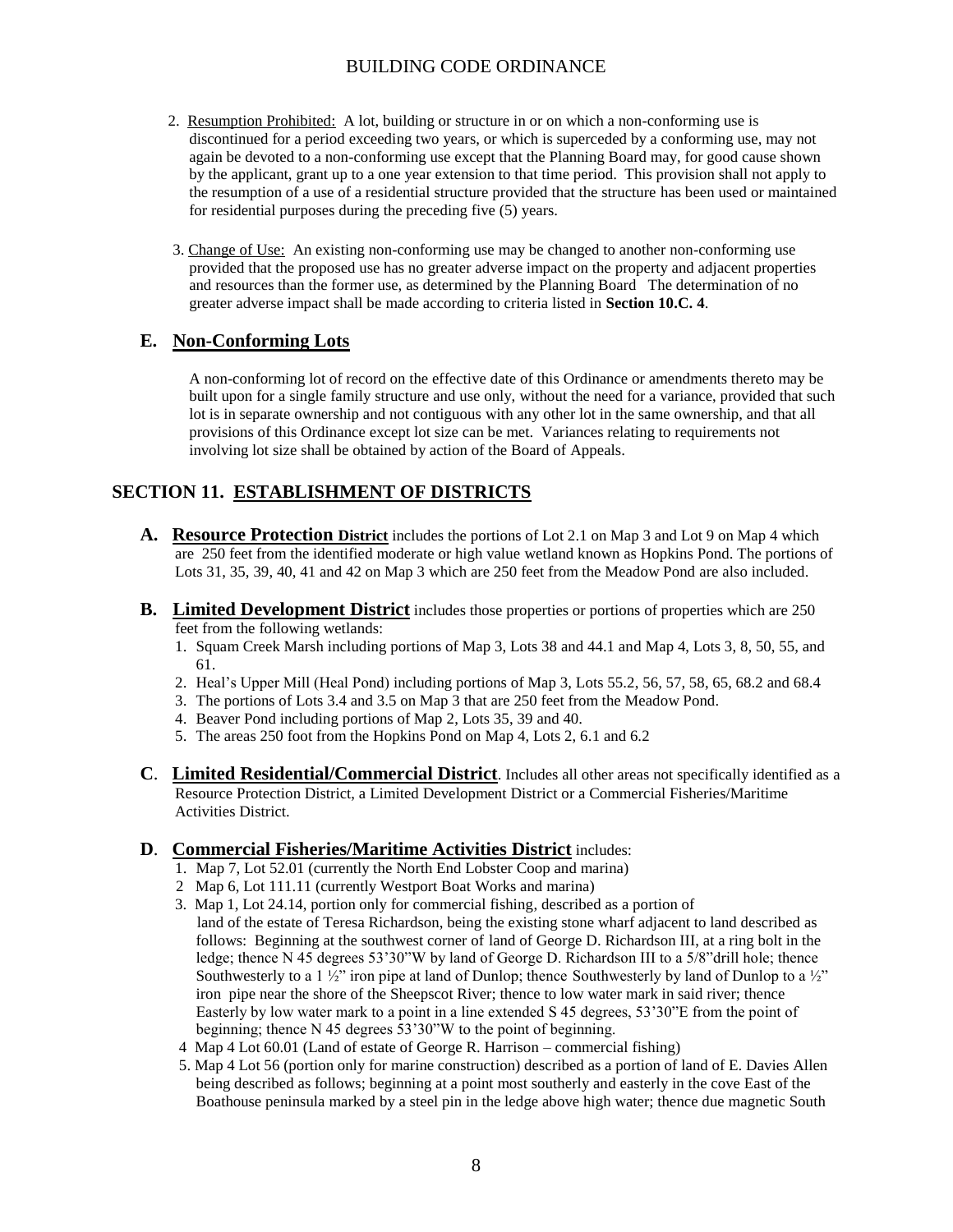to a point 250 feet from high water marked by a concrete marker; thence due magnetic North to a pin in the ledge located in the westerly corner of the cove West of the Boathouse peninsula; thence Easterly along the shore to the point of beginning.

- 6. Map 3, Lot 16, (land of Reginald Lee commercial fishing)
- 7. Map 6, Lots 77.1 and 78 (formerly Mary Wright; now the Town of Westport Island)

# **SECTION 12. TABLE OF LAND USES**

All land use activities, as indicated in **Table 1. Land Uses** in the Town of Westport Island shall conform to all of the applicable land use standards in **Section 15**. The district designation for a particular site shall be determined from the Official Westport Island Zoning Map.

Key to Table 1:

- Yes Allowed (no permit required but the use must comply with all applicable land use standards)
- No Prohibited
- PB Requires permit issued by the Planning Board
- CEO Requires permit issued by the Code Enforcement Officer
- LPI Requires permit issued by the Local Plumbing Inspector

Abbreviations:

- RP Resource Protection
- LD Limited Development
- LRC Limited Residential/Commercial
- CFMA Commercial Fisheries/Maritime Activities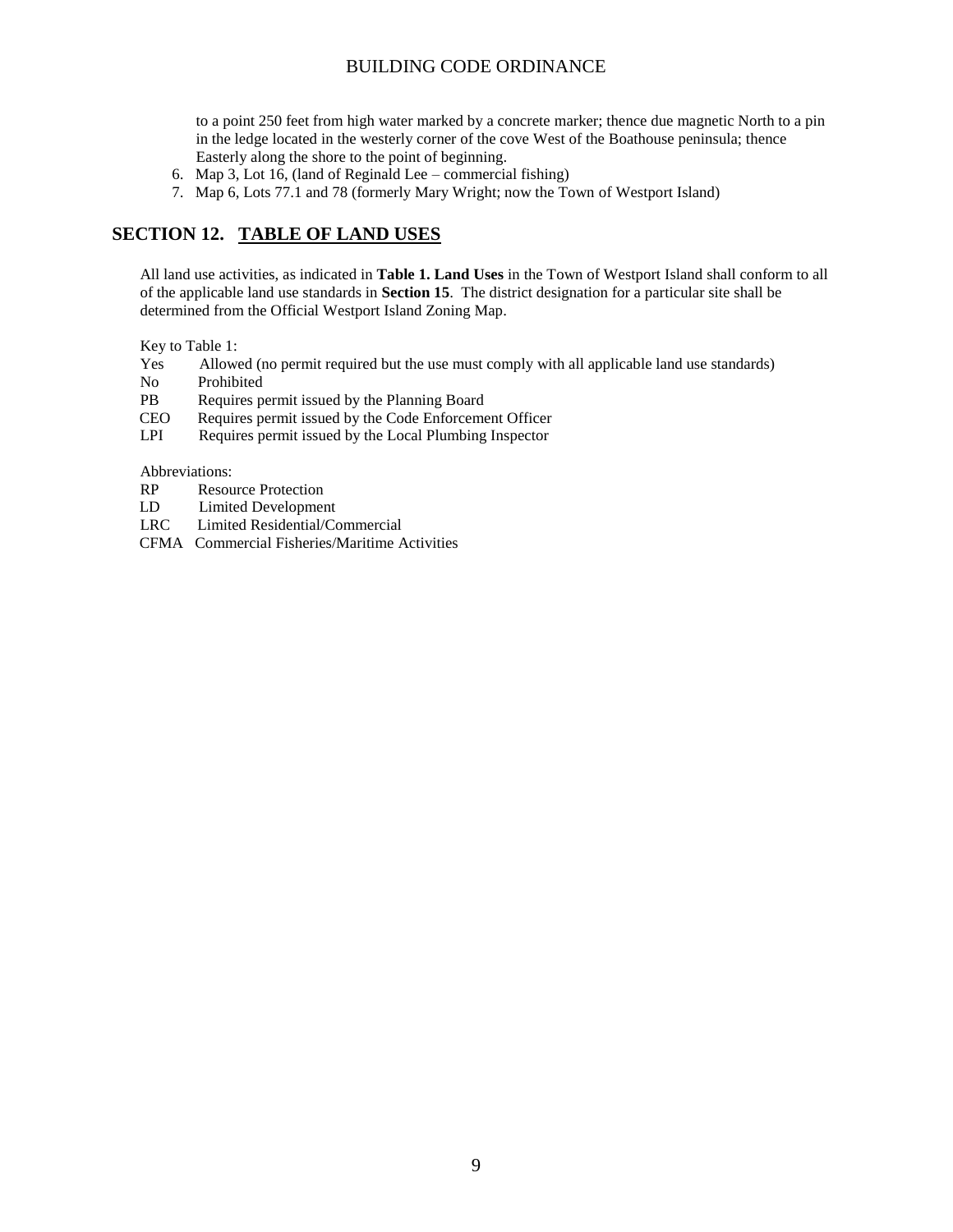# **TABLE OF LAND USES IN THE BUILDING CODE ORDINANCE**

|     |                                                                                                                                        |                  | <b>DISTRICTS</b> |                  |                    |  |
|-----|----------------------------------------------------------------------------------------------------------------------------------------|------------------|------------------|------------------|--------------------|--|
|     | <b>LAND USES</b>                                                                                                                       | RP               | LD               | <b>LRC</b>       | <b>CFMA</b>        |  |
| 1.  | Non-intensive recreational uses not requiring structures, such as<br>hunting, fishing, and hiking                                      | Yes              | Yes              | Yes              | Yes                |  |
| 2.  | Motorized vehicular traffic on existing roads and trails                                                                               | Yes              | Yes              | Yes              | Yes                |  |
| 3.  | Forest management activities except for timber harvesting and land<br>management roads                                                 | Yes              | Yes              | Yes              | Yes                |  |
| 4.  | Timber harvesting                                                                                                                      | <b>CEO</b>       | Yes              | Yes              | Yes                |  |
| 5.  | Clearing or removal of vegetation for activities other than timber<br>harvesting                                                       | <b>CEO</b>       | Yes              | Yes              | Yes                |  |
| 5A  | Clearing or removal of vegetation within the protected buffer area of a<br>water body or wetland                                       | <b>CEO</b>       | <b>CEO</b>       | <b>CEO</b>       | <b>CEO</b>         |  |
| 6.  | Fire prevention activities                                                                                                             | Yes              | Yes              | Yes              | Yes                |  |
| 7.  | Wildlife management practices                                                                                                          | Yes              | Yes              | Yes              | Yes                |  |
| 8.  | Soil and water conservation practices                                                                                                  | Yes              | Yes              | Yes              | Yes                |  |
| 9.  | Mineral Exploration                                                                                                                    | No               | CEO <sup>1</sup> | CEO <sup>1</sup> | CEO <sup>1</sup>   |  |
| 10. | Mineral extraction including sand and gravel extraction                                                                                | No               | <b>PB</b>        | PB               | <b>PB</b>          |  |
| 11. | Surveying and resource analysis                                                                                                        | Yes              | Yes              | Yes              | Yes                |  |
| 12. | <b>Emergency operations</b>                                                                                                            | Yes              | Yes              | Yes              | Yes                |  |
| 13. | Agriculture                                                                                                                            | PB               | Yes              | Yes              | Yes                |  |
| 14. | Aquaculture                                                                                                                            | PB               | PB               | Yes              | Yes                |  |
| 15. | Principal structures and uses                                                                                                          |                  |                  |                  |                    |  |
|     | A. One and two family residential, including driveways                                                                                 | PB <sup>9</sup>  | <b>CEO</b>       | <b>CEO</b>       | <b>CEO</b>         |  |
|     | B. Multi-unit residential                                                                                                              | N <sub>o</sub>   | No               | N <sub>0</sub>   | N <sub>o</sub>     |  |
|     | C. Commercial                                                                                                                          | No               | N <sub>0</sub>   | <b>PB</b>        | PB <sup>2</sup>    |  |
|     | D. Industrial                                                                                                                          | No               | N <sub>0</sub>   | N <sub>0</sub>   | PB <sup>2</sup>    |  |
|     | E. Governmental and Institutional                                                                                                      | No               | No               | PB               | PB <sup>2</sup>    |  |
|     | F. Small non-residential facilities for educational, scientific, or nature<br>interpretation purposes                                  | PB               | <b>CEO</b>       | <b>CEO</b>       | PB <sup>2</sup>    |  |
| 16. | Structures accessory to allowed uses                                                                                                   | PB               | <b>CEO</b>       | <b>CEO</b>       | PB <sup>2</sup>    |  |
| 17. | Piers, docks, wharfs, bridges, and other structures and uses extending<br>over or below the normal high-water line or within a wetland |                  |                  |                  |                    |  |
|     | a. Temporary <sup>3</sup>                                                                                                              | CEO <sup>6</sup> | CEO <sup>6</sup> | CEO <sup>6</sup> | CEO <sup>2,6</sup> |  |
|     | b. Permanent <sup>3,4</sup>                                                                                                            | PB               | PB               | PB               | PB <sup>2</sup>    |  |
| 18. | Conversions of seasonal residences to year-round residences                                                                            | LPI              | LPI              | LPI              | No                 |  |
| 19. | Home occupations                                                                                                                       | $\text{PB}^5$    | CEO <sup>5</sup> | CEO <sup>5</sup> | Yes                |  |
| 20. | Private sewage disposal systems for allowed uses                                                                                       | LPI              | LPI              | LPI              | LPI                |  |
| 21. | <b>Essential services</b>                                                                                                              | PB               | PB               | PB               | PB                 |  |
|     | A. Roadside distribution lines (34.5kV or less)                                                                                        | CEO <sup>7</sup> | CEO <sup>7</sup> | Yes <sup>8</sup> | Yes <sup>8</sup>   |  |
|     | B. Non-roadside or cross-country distribution lines involving ten poles<br>or less in the shoreland zone                               | PB <sup>7</sup>  | PB <sup>7</sup>  | CEO              | <b>CEO</b>         |  |
|     | C. Non-roadside or cross-country distribution lines involving eleven or<br>more poles in the shoreland zone                            | PB <sup>7</sup>  | PB <sup>7</sup>  | $\rm{PB}$        | PB                 |  |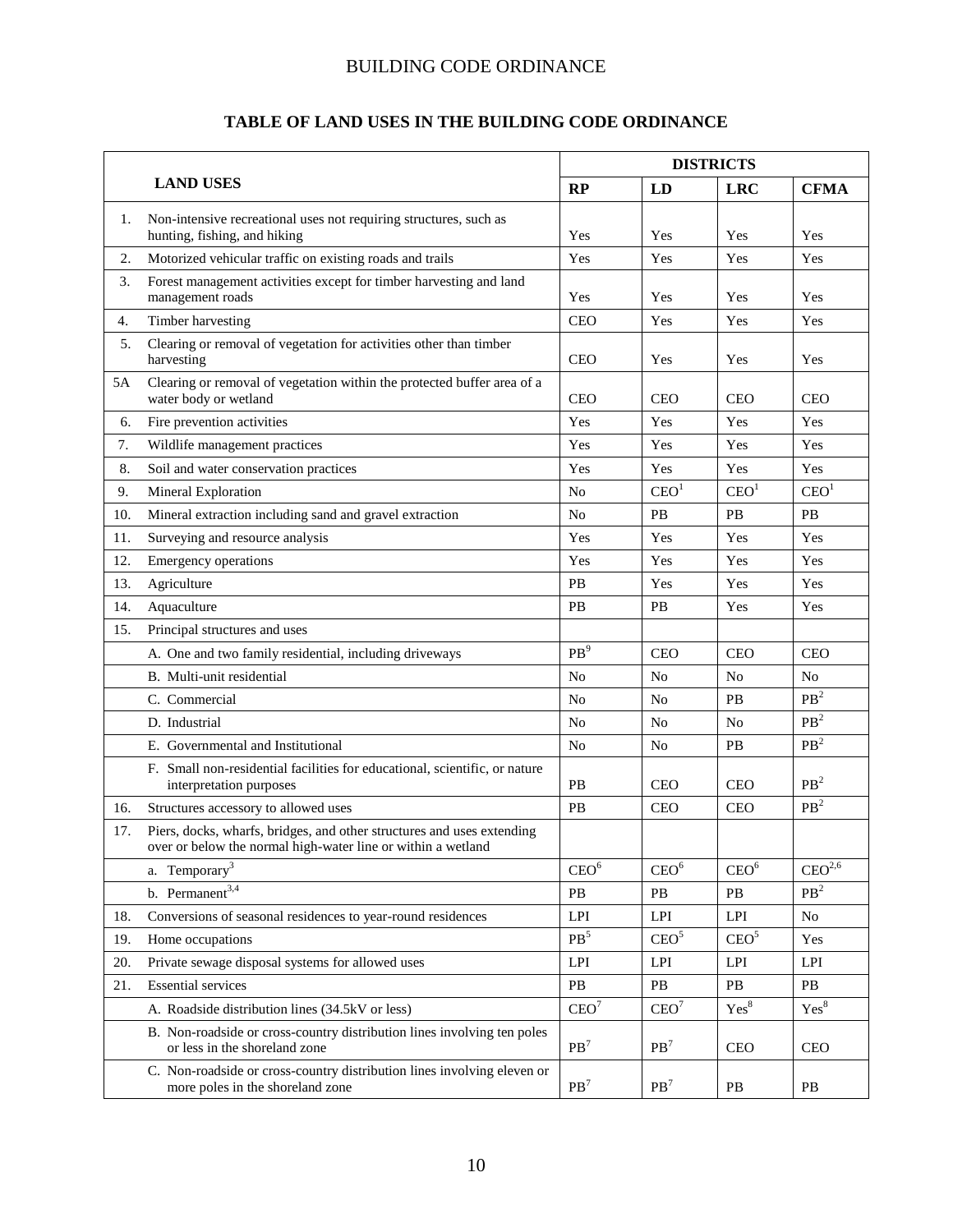|     | <b>LAND USES</b>                                                                  | RP               | LD             | <b>LRC</b>         | <b>CFMA</b>      |
|-----|-----------------------------------------------------------------------------------|------------------|----------------|--------------------|------------------|
|     | D. Other essential services                                                       | PB <sup>7</sup>  | $PB^7$         | <b>PB</b>          | <b>PB</b>        |
| 22. | Service drops, as defined, to allowed uses                                        | Yes              | Yes            | Yes                | Yes              |
| 23. | Public and private recreational areas involving minimal structural<br>development | <b>PB</b>        | <b>PB</b>      | <b>CEO</b>         | CEO <sup>2</sup> |
| 24. | Individual and private campsites                                                  | <b>CEO</b>       | <b>CEO</b>     | <b>CEO</b>         | <b>CEO</b>       |
| 25. | Campgrounds                                                                       | N <sub>0</sub>   | <b>PB</b>      | <b>PB</b>          | N <sub>0</sub>   |
| 26. | Road construction                                                                 | No <sup>10</sup> | <b>PB</b>      | <b>PB</b>          | PB <sup>2</sup>  |
| 27. | Land management roads                                                             | <b>PB</b>        | <b>PB</b>      | Yes                | Yes              |
| 28. | Parking facilities                                                                | N <sub>0</sub>   | <b>PB</b>      | <b>PB</b>          | PB <sup>2</sup>  |
| 29. | <b>Marinas</b>                                                                    | N <sub>0</sub>   | <b>PB</b>      | <b>PB</b>          | <b>PB</b>        |
| 30. | Filling and earthmoving of less than 10 cubic yards                               | <b>CEO</b>       | Yes            | Yes                | Yes              |
| 31. | Filling and earthmoving of greater than 10 cubic yards                            | <b>PB</b>        | <b>CEO</b>     | <b>CEO</b>         | <b>CEO</b>       |
| 32. | Signs                                                                             | Yes              | Yes            | Yes                | Yes              |
| 33. | Uses similar to allowed uses                                                      | <b>CEO</b>       | <b>CEO</b>     | <b>CEO</b>         | <b>CEO</b>       |
| 34. | Uses similar to uses requiring a CEO permit                                       | <b>CEO</b>       | <b>CEO</b>     | <b>CEO</b>         | <b>CEO</b>       |
| 35. | Uses similar to uses requiring a PB permit                                        | <b>PB</b>        | <b>PB</b>      | <b>PB</b>          | <b>PB</b>        |
| 36. | Relocation of a non-conforming structure                                          | <b>PB</b>        | <b>PB</b>      | <b>PB</b>          | <b>PB</b>        |
| 37. | Mobile Home Parks                                                                 | No               | N <sub>0</sub> | $PB$ <sup>11</sup> | N <sub>0</sub>   |

Requires permit from the CEO if more than 100 square feet of surface area, in total, is disturbed.

Functionally water-dependent uses and uses accessory to such water dependent uses only within 75 feet, horizontal distance, of the normal high-water line.

<sup>3</sup><br>Requires a permit from the selectmen.

4 Requires a permit from the Department of Environmental Protection.

5 May require a permit from the Planning Board or CEO (see **Section 13.T**.).

<sup>6</sup>Excluding bridges and other crossings not involving earthwork, in which case no permit is required

7 See further restrictions in **Section 13.K.**

<sup>8</sup>Permit not required but must file a written "notice of intent to construct" with CEO.

9 Single family residential structures may be allowed by special exception only according to the provisions of **Section 14.E,** Special Exceptions. Two-family residential structures are prohibited.

<sup>10</sup>Except as provided in **Section 13**.G.

<sup>11</sup>Except in the Shoreland Zone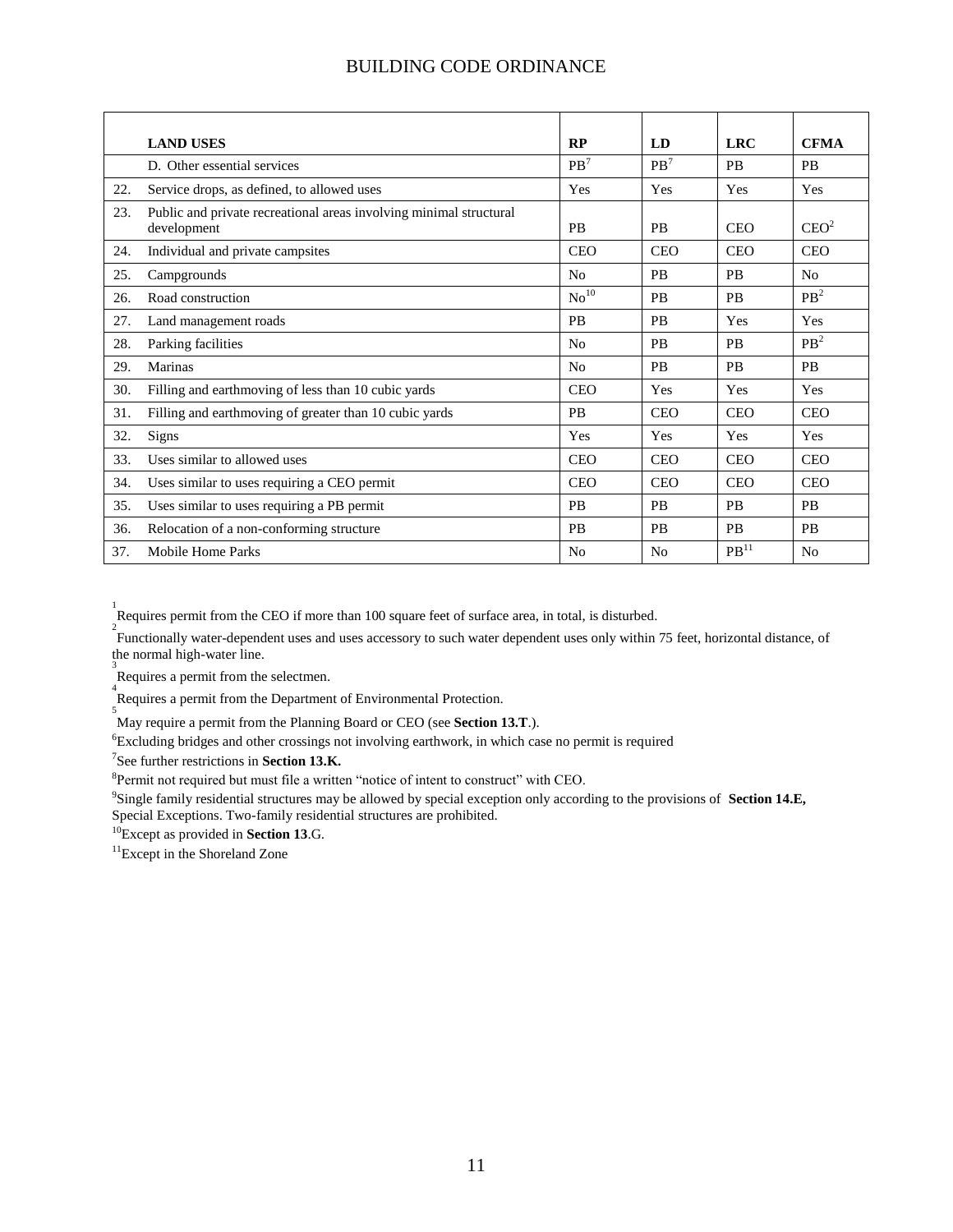# **SECTION 13. LAND USE STANDARDS**

All land use activities shall conform to the following provisions, if applicable:

### **A. Minimum Lot Standards**

- 1. No single family dwelling shall be erected or building altered to accommodate one family as a residence on less than a one and a half (I ½) acre lot outside the shoreland zone. Within the shoreland zone, a two (2) acre lot area shall be maintained.
- 2. No two family dwelling shall be erected or building altered, to accommodate a two family residence unless a ratio of two (2) acres per family unit in the Shoreland Zone is maintained, and a ratio of one and one half (1½) acres each family unit outside the Shoreland Zone is maintained.
- 3. No commercial, industrial, institutional or government structure shall be erected, or building altered to accommodate such use on less than a three (3) acre lot area, except that the minimum lot size for such uses in the CFMA Districts, (Commercial Fisheries/Maritime Activities) shall be at least two (2) acres. Commercial or industrial structures or uses are prohibited in some areas in the Shoreland Zone and in the Limited Development Districts. Commercial and industrial uses are prohibited in the Resource Protection Districts. See the Shoreland Zoning Ordinance for more information.
- 4. If two or more contiguous lots or parcels are in a single or joint ownership of record and all or part of the lots do not meet the dimensional requirements for lot size, and if a principal use or structure exists on each lot, the non-conforming lots may be conveyed separately or together, provided the state minimum lot size law and Subsurface Wastewater Disposal rules are complied with.
- 5. If two or more principal uses or structures exist on a single lot of record, each may be sold on a separate lot, provided that the above referenced laws and rules are complied with. When such lots are divided, each lot thus created must be as conforming as possible to the dimensional requirements of this ordinance. In other situations, the creation of new non-conforming lots is prohibited.
- 6. If two or more contiguous lots or parcels are in single or joint ownership, and if any of these lots do not meet the dimensional requirements of this ordinance, the lots shall be combined to the extent necessary to meet the dimensional requirements, if one or more of the lots are vacant or contain no principal structure.
- 7. Lots located on opposite sides of a public or private road shall be considered each a separate tract or parcel of land unless such road was established by the owner of land on both sides thereof after September 22, 1971.
- 8. If more than one residential dwelling unit or more than one principal commercial or industrial structure is constructed on a single parcel, each additional dwelling unit or principal structure shall require an additional fifty (50) feet of frontage. All other dimensional requirements shall be met for each additional dwelling unit or principal structure.

### **B. Principal and Accessory Structures**

#### **1. Building Standards**

- a. Each dwelling shall have at least two suitable exit doorways.
- b. Chimneys constructed and installed in accordance with Chapter 211of Volume 4 of the current issue of the National Fire Code as amended, published by the National Fire Protection Association, shall be deemed to be standard practice for safe installation and use.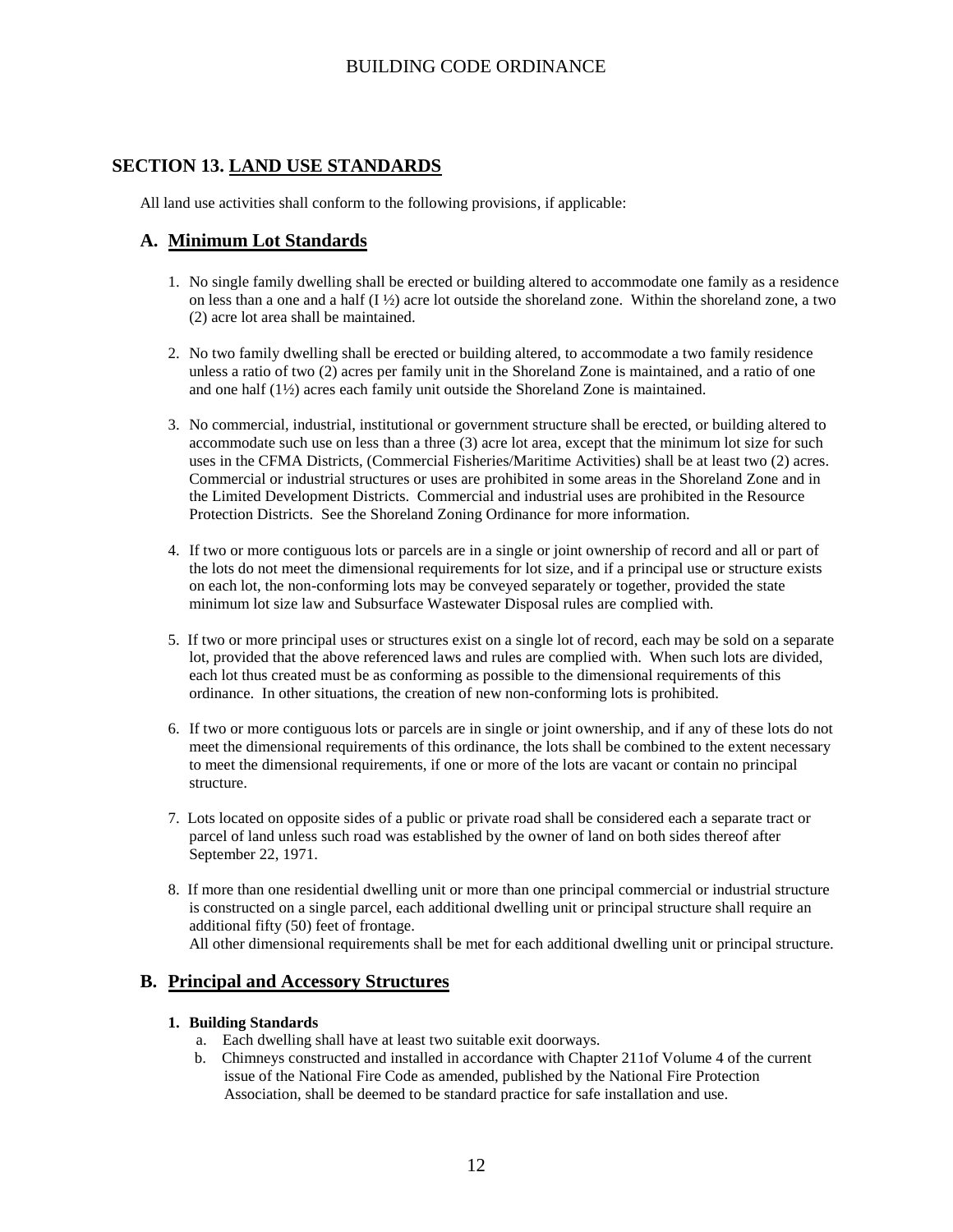Principal or accessory structures and expansion of existing structures which are permitted in the Resource Protection District, Limited Development District and the Limited Residential/Commercial District shall not exceed thirty-five (35) feet in height. This provision shall not apply to structures such as transmission towers, antennas and similar structures having no floor area.

#### **2. Wind Power Systems**

Commercial wind power systems are prohibited in all Districts on Westport Island island. Residential wind power systems may be constructed in Limited Development and Limited Residential/Commercial Districts under the following conditions:

**a.** Any proposed residential wind power system shall be presented to the Planning Board at a public hearing. The Planning Board may vote on the project at the close of the public hearing or at its next meeting. The applicant must be informed of the decision no later than 35 days following the decision of the Board.

#### **b. Application must include**:

Landowner's name(s) and contact information

Tax map number, lot number and zone or district of proposed project,

 Names and addresses of all abutters and receipt(s) indicating notification to abutters of project, Receipt indicating payment of fee,

- Location map showing boundaries of site and all contiguous properties as well as Scenic resources and Historic Sites if applicable
- Description of Wind Power System including capacity, height and manufacturer's specifications, make and model, maximum generating capacity, sound emission levels and types of controls,
- Site map showing location of facility including boundaries, setbacks, contour lines at 20 foot intervals, roads, rights of way, overhead utility lines, buildings identified by use, land cover, wetlands, streams, water bodies and areas within five hundred (c500) feet of the facility which are proposed to be graded or cleared. Evidence of notification to Maine Department of Inland Fisheries and Maine Natural Areas Program,

Evidence of notification to electrical service provider if connection to grid is proposed,

Evidence that any guy wires for a wind power system tower shall be located within the site. No guy wires or other system components shall be located so as to block access by emergency vehicles. In the event of fire, the fire Department shall be afforded the ability to cut electricity going into the house or any other habitable building.

Evidence that a locked anti-climb device will be installed on the tower, or, a locked, protective fence at least six (6) feet in height that encloses the tower site.

Evidence of compliance with all FAA Guidelines,

Description of emergency and normal shut down procedures,

Photos of existing conditions at site,

 Provision for dismantling any abandoned wind power system at owner's expense. Any system which has not generated electricity for 18 months shall be considered abandoned.

#### **c**. **Setbacks**

 Small residential wind power systems (exclusive of guy wires) are to be set back 110% of total height from overhead utility lines, travel ways such as driveways, parking areas, trails, and property boundaries unless a waiver is granted by abutters. Wind power systems must also meet all set back requirements of principal structures in the zone where the facility is located.

#### **d. Height**

Small residential wind power systems must not be more than 100 feet tall generating a maximum of 199 kw, must be on a monopole, and may utilize guy wires if determined to be needed by a professional engineer.

#### **e. Sound Level**

Not to exceed 60 decibels (ordinary conversation) at the property line.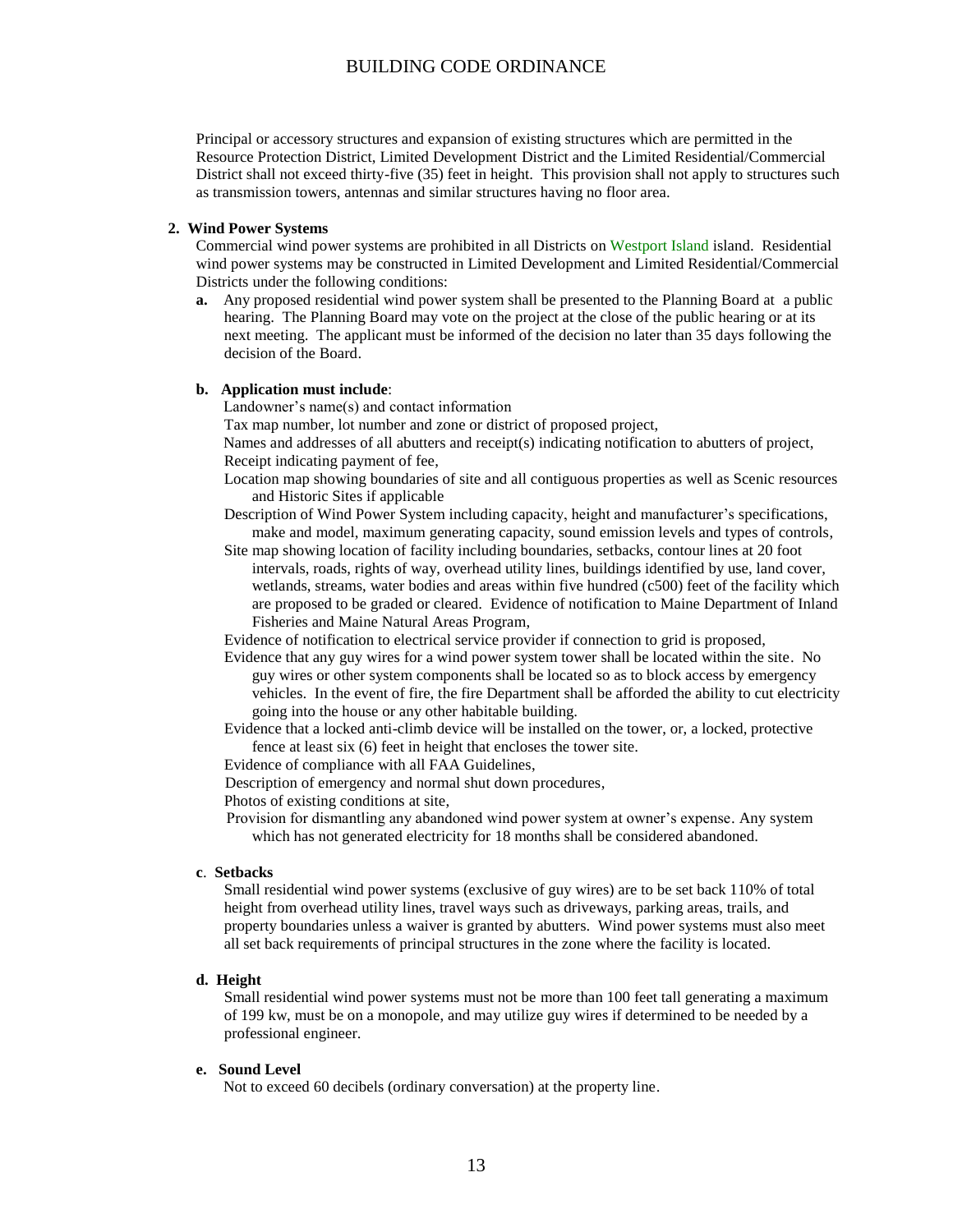#### **f. Visual Impact**

 Color to be non reflective and non obtrusive, Facility not to be lit unless required by FAA regulations, Signs shall be limited to manufacturer's or installer's identification and warning signs/placards.

#### **g. Shadow Flicker**

Facility must be sited to minimize shadow flicker. Burden of proof is on the applicant.

#### **h. Electro Magnetic Interference**

The wind power system shall be operated and located such that no disruptive electromagnetic interference with signal transmission or reception is caused beyond the site. If it has been demonstrated that the system is causing disruptive interference beyond the site, the system operator shall promptly eliminate the disruptive interference or cease operation of the system.

**3.** The total area of all structures, parking lots and other non-vegetated surfaces, excepting one access road shall not exceed twenty (20) per cent of the lot or a portion thereof, including land area previously developed except in the Commercial Fisheries/Maritime Activities District where lot coverage shall not exceed seventy (70) per cent.

#### **4**. **Minimum Lot Width**

- **a.** No single family dwelling shall be erected on lots having less than an additional one hundred **and fifty (150) feet measured through that part of the building where the lot is narrowest.**
- **b.** No two-family dwellings shall be erected or buildings altered to accommodate two-family dwellings on lots having less than an additional fifty (50) foot width measured through that part of the building where the lot is narrowest, per living unit, above and beyond the initial one hundred and fifty (150) foot width requirement, which is applicable for a single family dwelling outside of the Shoreland Zone area.

#### **5. Frontage**

- **a.** No single family dwelling shall be erected or building altered to accommodate one family as a residence on a lot having frontage less than one hundred and fifty feet on a public or private roadway, except that there shall be no minimum frontage requirement on any driveway serving two lots or less.
- **b.** No two family dwellings shall be erected or buildings altered to accommodate two family dwellings on lots having less than an additional fifty (50) foot frontage on a public or private roadway, per additional family living unit, above and beyond the initial one hundred fifty (150) foot requirement, which is applicable, for single family dwellings.

#### **6. Set Back**

No building or structure or any portion thereof shall be erected within seventy-five (75) feet in the Resource Protection District and the Limited Development District, or forty (40) feet in the Limited Residential/Commercial District and the Commercial Fisheries/Maritime Activities District, from the right of way or sideline of any road or street. If there is no established right of way sideline for any road or street, said sideline shall be deemed to be sixteen and one-half (16½) feet from the center line of the road or street.

#### **7. Side Yards and Rear Yards**

- a. For every building erected there shall be a minimum side lot clearance on each side of said building of not less than twenty (20) feet, which space shall remain open and unoccupied by any structure.
- b. No building or structure or any portion thereof except steps and uncovered porches extending less than ten (10) feet from a building, shall be erected within forty (40) feet of any back line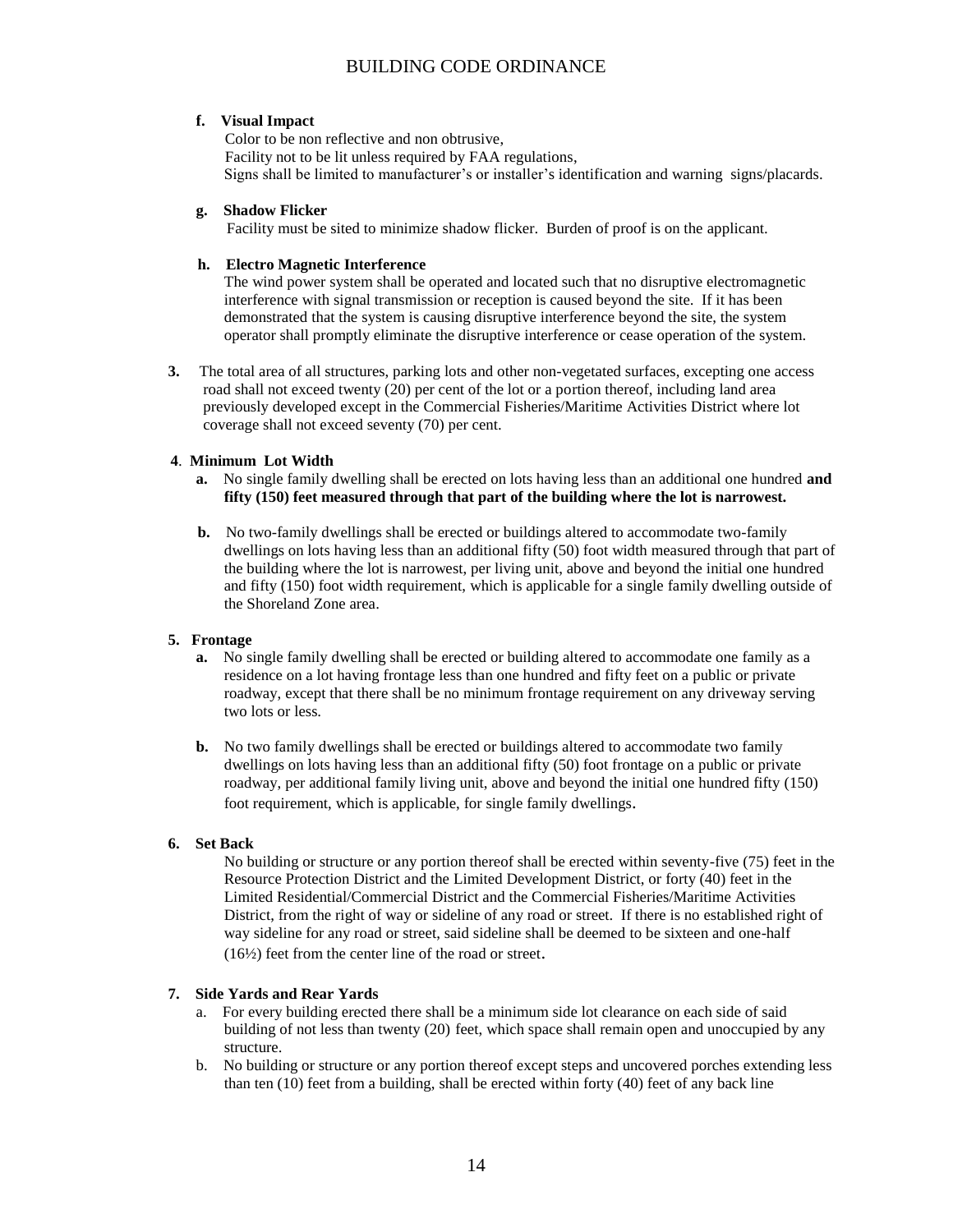#### **8. Corner Lots**

 The setback building line on a corner shall be in accordance with the provisions governing the road or street on which the building faces. If possible, the proposed side lot clearance on the side street shall conform to the setback line for an inside lot on said street or road, but in no event shall side yard clearance be less than forty (40) feet from the right of way sideline.

#### **9. Development of slopes in excess of 20%.**

On slopes of more than 20%, the new structures or uses otherwise allowed in this ordinance are allowed with a permit from the Planning Board provided that:

- **a.** Each application shall be accompanied by:
	- **i**. A topographic plan of the construction site with intervals of not more than five (5) feet and showing the slopes on the construction site,
	- **ii**. A plan to prevent erosion or sedimentation,
	- **iii**. Evidence that the soils at the construction site are suitable for the proposed use.
- **b.** Clearing shall be limited to those areas needed for construction of any approved structure, driveways, or parking areas.
- **c.** Any driveway or road construction shall be done in conformance with the provisions of **Section 13. G.** of this Ordinance.
- **d.** The proposed use conforms to all other standards and review criteria contained in this Ordinance.

### **C. Campgrounds**

Campgrounds shall conform to the minimum requirements imposed under State licensing procedures and the following:

Campgrounds shall contain a minimum of five thousand (5,000) square feet of land, not including roads and driveways, for each site. Land supporting wetland vegetation shall not be included in calculating land area per site.

### **D. Individual Private Campsites**

- **1.** Recreational vehicles shall not be located on any type of permanent foundation except for a gravel pad, and no structure(s) except canopies shall be attached to the recreational vehicle.
- **2.** When a recreational vehicle, tent or similar shelter is placed on-site for more than one hundred and twenty (120) days per year, all requirements for residential structures shall be met, including the installation of a subsurface sewage disposal system in compliance with the State of Maine Subsurface Wastewater Disposal Rules unless served by public sewage facilities.

## **E. Commercial and Industrial Uses**

The following new commercial and industrial uses are prohibited:

- **1.** Auto washing facilities;
- **2.** Auto or other vehicle service and/or repair operation, including body shops;
- **3.** Chemical and bacteriological laboratories;
- **4.** Storage of chemicals, including herbicides, pesticides or fertilizers other than amounts normally associated with individual households, farms or small home occupations;
- **5.** Commercial painting, wood preserving and furniture stripping;
- **6.** Dry cleaning establishments;
- **7.** Electronic circuit assembly;
- **8.** Laundromats, unless connected to a sanitary sewer;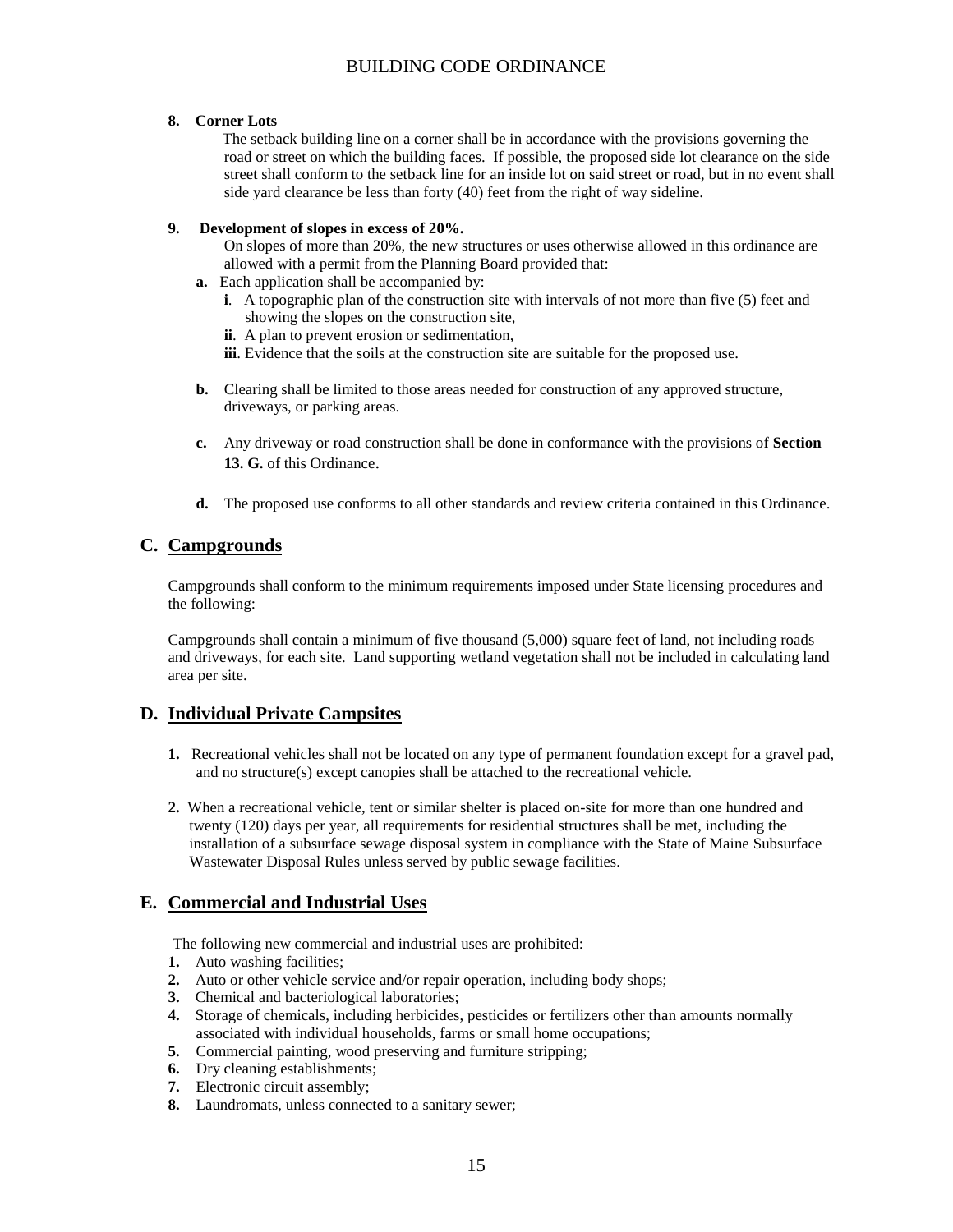- **9.** Metal plating, finishing or polishing;
- **10.** Petroleum or petroleum product storage and/or sale except storage on same property as use occurs and except for storage and sales associated with marinas and landscaping home occupations;
- **11.** Photographic processing;
- **12.** Printing.

#### **F**. **Parking Areas**

- **1.** Parking areas shall be adequately sized for the proposed use and shall be designed to prevent storm water runoff from flowing directly into a water body, and where feasible, to retain all runoff on-site.
- **2.** In determining the appropriate size of proposed parking facilities, the following shall apply: **a**. Typical parking space: Shall be a minimum of ten (10) feet wide and twenty (20) feet long, except that parking spaces for a vehicle and boat trailer shall be forty (40) feet long.
	- **b.** Internal travel aisles: Shall be a minimum of twenty (20) feet wide.
- **3**. Parking facilities are prohibited in the Resource Protection Districts.

### **G. Roads**

The following standards shall apply to the construction of roads and drainage systems, culverts and other related features:

- **1.** Existing public roads may be expanded within the legal road right of way regardless of its setback from a water body.
- **2.** New roads and driveways are prohibited in Resource Protection Districts except that the Planning Board may grant a permit to construct a road, parking space or a driveway to provide access to permitted uses within the District. A road or driveway may also be approved by the Planning Board in Resource Protection Districts upon a finding that no reasonable alternative route or location is available outside the District. When a road, parking space or driveway is permitted in a Resource Protection District, these roads, parking spaces or driveways shall be set back as far as practical from the normal high-water line of a water body, tributary stream, or upland edge of a wetland.
- **3.** Road banks shall be no steeper than a slope of two (2) horizontal feet to one (1) vertical, and shall be graded and stabilized in accordance with the provisions for erosion and sedimentation control contained in **subsection P.**

Road grades shall be no greater than twelve (12) per cent except for where no reasonable alternative exists as determined by the Planning Board.

- 4. Ditch relief (cross drainage) culverts, drainage dips and water turnouts shall be installed in a manner effective in directing drainage onto unscarified buffer strips before the flow in the road or ditches gains sufficient volume or head to erode the road or ditch. To accomplish this, the following shall apply:
	- **a.** Ditch relief culverts, drainage dips and associated water turnouts shall be spaced along the road at intervals no greater than indicated in the following table:

| Road Grade (percent) | Spacing (feet) |
|----------------------|----------------|
| $0 - 2$              | 250            |
| $3 - 5$              | 200-135        |
| $6 - 10$             | 100-80         |
| $11 - 15$            | 80-60          |
| 16-20                | 60-45          |
| $2.1+$               | 40             |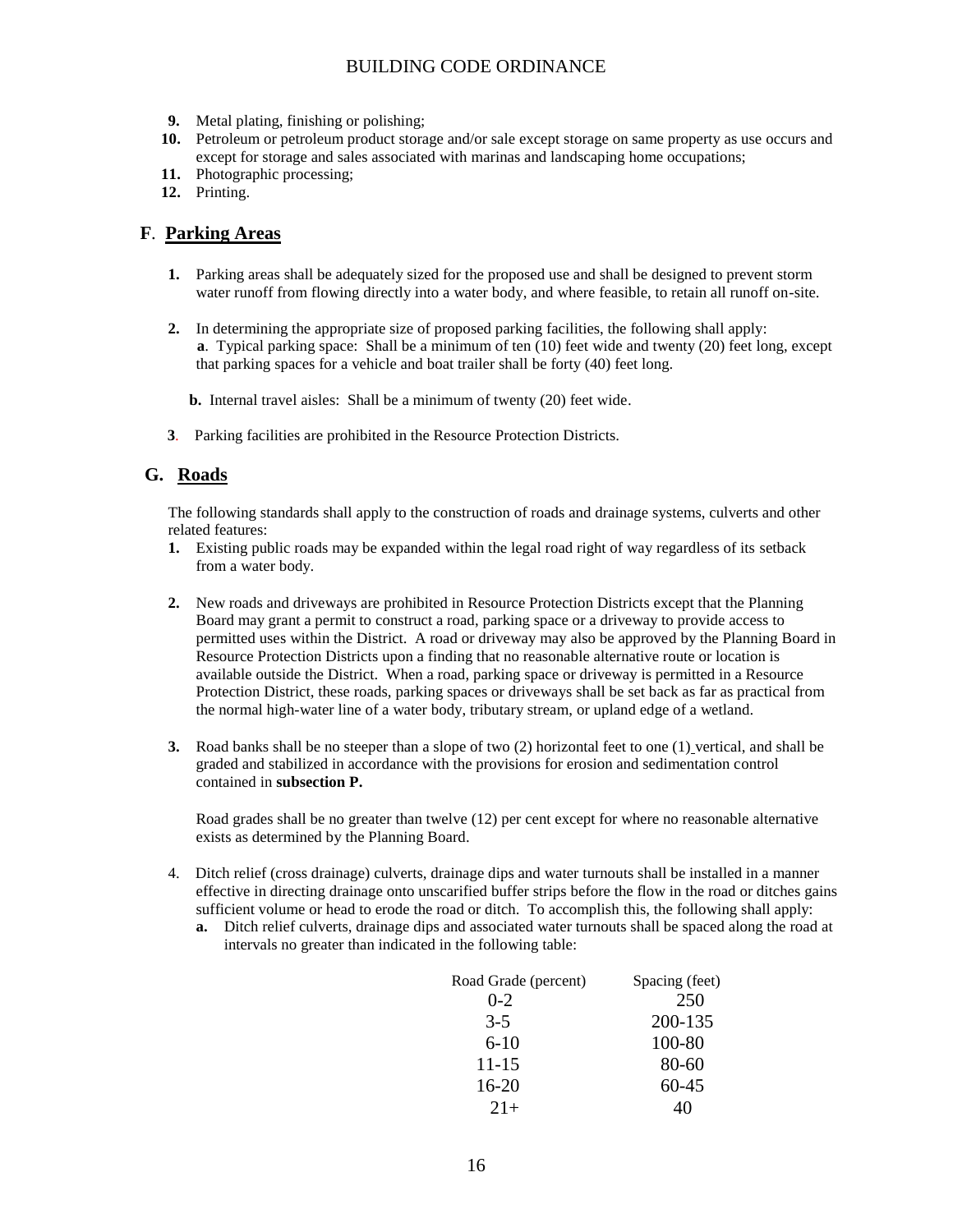- **b.** Drainage dips may be used in place of ditch relief culverts only where the road grade is ten (10) per cent or less.
- **c.** On road sections having slopes greater than ten (10) per cent, ditch relief culverts shall be placed across the road at approximately a thirty (30) degree angle downslope from a line perpendicular to the center line of the road.
- **d.** Ditch relief culverts shall be sufficiently sized and properly installed in order to allow for effective functioning, and their inlet and outlet ends shall be stabilized with appropriate materials.
- **6.** Ditches, culverts, bridges, dips, water turnouts and other storm water runoff control installations associated with roads shall be maintained on a regular basis to assure effective functioning.

### **H. Signs**

The following provisions shall govern the use of signs:

- **1.** Signs and billboards relating to goods and services sold on the promises shall be permitted, provided that such signs shall not exceed twenty (20) square feet in area and shall not exceed two (2) signs per premises. Billboards and signs relating to goods or services not sold or rendered on the premises shall be prohibited.
- **2.** Name signs shall be permitted, provided such signs shall not exceed two (2) signs per premises.
- **3.** Residential users may display a single sign not over six (6) square feet in area relating to the sale, rental, or lease of the premises.
- **4.** Signs relating to trespassing and hunting shall be permitted without restriction as to number provided that no such sign shall exceed two (2) square feet in area.
- **5.** Signs relating to public safety shall be permitted without restriction.
- **6.** Signs may be illuminated only by shielded, non-flashing lights.

### **I. Storm Water Runoff**

- **1.** All new construction and development shall be designed to minimize storm water runoff from the site in excess of the natural predevelopment conditions. Where possible, existing natural runoff control features, such as berms, swales, terraces and wooded areas shall be retained in order to reduce runoff and encourage infiltration of storm waters.
- **2.** Storm water runoff systems shall be maintained as necessary to ensure proper functioning.

### **J. Septic Waste Disposal**

**1.** All plumbing and sewage for any dwelling covered by the scope of this Ordinance shall be in strict accordance with the State of Maine Law and the State Plumbing Code. A suitable site for waste disposal shall be determined by a State of Maine Site Evaluator or a licensed engineer engaged in the business of Site Evaluation. An HHE-200 form shall be completed by the Site Evaluator and provided to the Local Plumbing Inspector for approval and signature. No plumbing or sewage system shall be covered until it has been inspected and permission given by the Local Plumbing Inspector (LPI).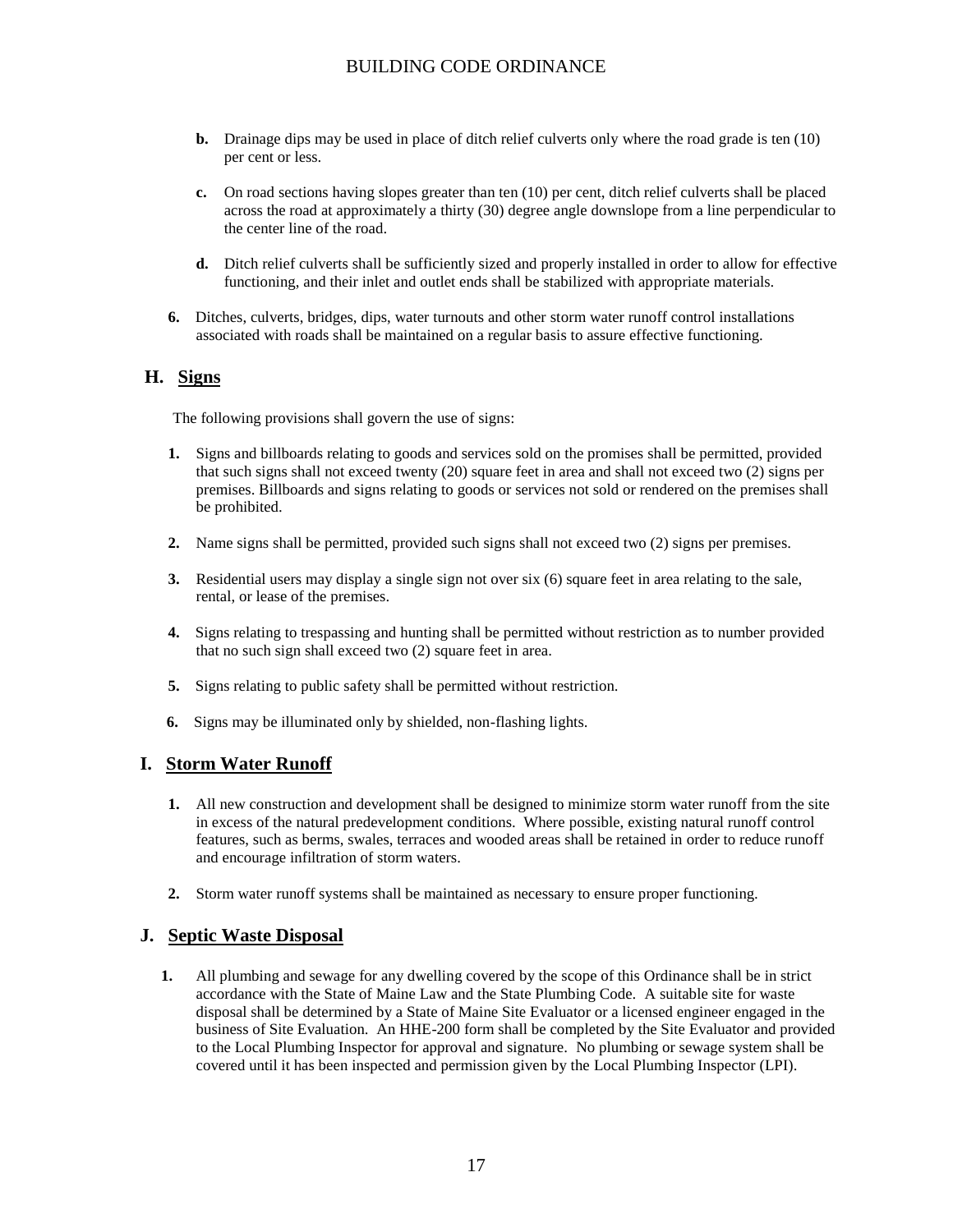- **2.** All subsurface sewage disposal systems shall be installed in conformance with the State of Maine Subsurface Wastewater Disposal Rules.
- **3.** No holding tanks or overboard discharge systems shall be permitted in place of an approved waste disposal site and process.

## **K. Essential Services**

- **1.** Where feasible, the installation of essential services shall be limited to existing public ways and existing service corridors.
- **2.** The installation of underground propane tanks shall conform to the rules put forth by the State of Maine for the installation of such tanks. Notice of such installation shall be made by the owner of the property to the Local Plumbing Inspector and the Fire Chief.
- **3.** The installation of essential services, other than roadside distribution lines, is not allowed in Resource Protection Districts except to provide services to a permitted use within said District, or except where the applicant demonstrates that no reasonable alternative exists. Where allowed¸ such structures and facilities shall be located so as to minimize any adverse impacts on surrounding uses and resources, including visual impacts.

## **L. Mineral Exploration and Extraction**

Mineral exploration to determine the nature or extent of mineral resources shall be accomplished by hand sampling, test boring, or other methods which create minimal disturbance of less than one hundred (100) square feet of ground surface. A permit from the Code Enforcement Officer shall be required for mineral exploration which exceeds the above limitation. All excavations, including test pits and holes shall be immediately capped, filled or secured by other equally effective measures, so as to restore disturbed areas and to protect the public health and safety.

Mineral extraction may be permitted under the following conditions:

- **1.** A reclamation plan shall be filed with, and approved by the Planning Board before a permit is granted. Such plan shall describe in detail the procedures to be undertaken to fulfill the requirement of **subsection 4.** below.
- **2.** Extraction operations shall not be permitted within seventy-five (75) feet of any property line. Written notification of extraction operations shall be provided to the owner(s) of such adjacent property.
- **3.** Within twelve (12) months following the completion of extraction operations at any extraction site, which operations shall be deemed complete when less than one hundred (100) cubic yards of materials are removed in any consecutive twelve (12) month period, ground levels and grades shall be established in accordance with the following:
	- **a.** All debris, stumps, and similar material shall be removed for disposal in an approved location, or shall be buried on-site. Only materials generated on-site may be buried or covered on-site.
	- **b.** The final grade slope shall be two to one (2:1) or flatter.
	- **c.** Top soil or loam shall be retained to cover all disturbed land area, which shall be reseeded and stabilized with vegetation native to the area. Additional topsoil or loam shall be obtained from offsite sources if necessary to complete the stabilization project.
- **4.** In keeping with the purposes of this Ordinance, the Planning Board may impose such conditions as are necessary to minimize the adverse impacts associated with mineral extraction operations on surrounding uses and resources.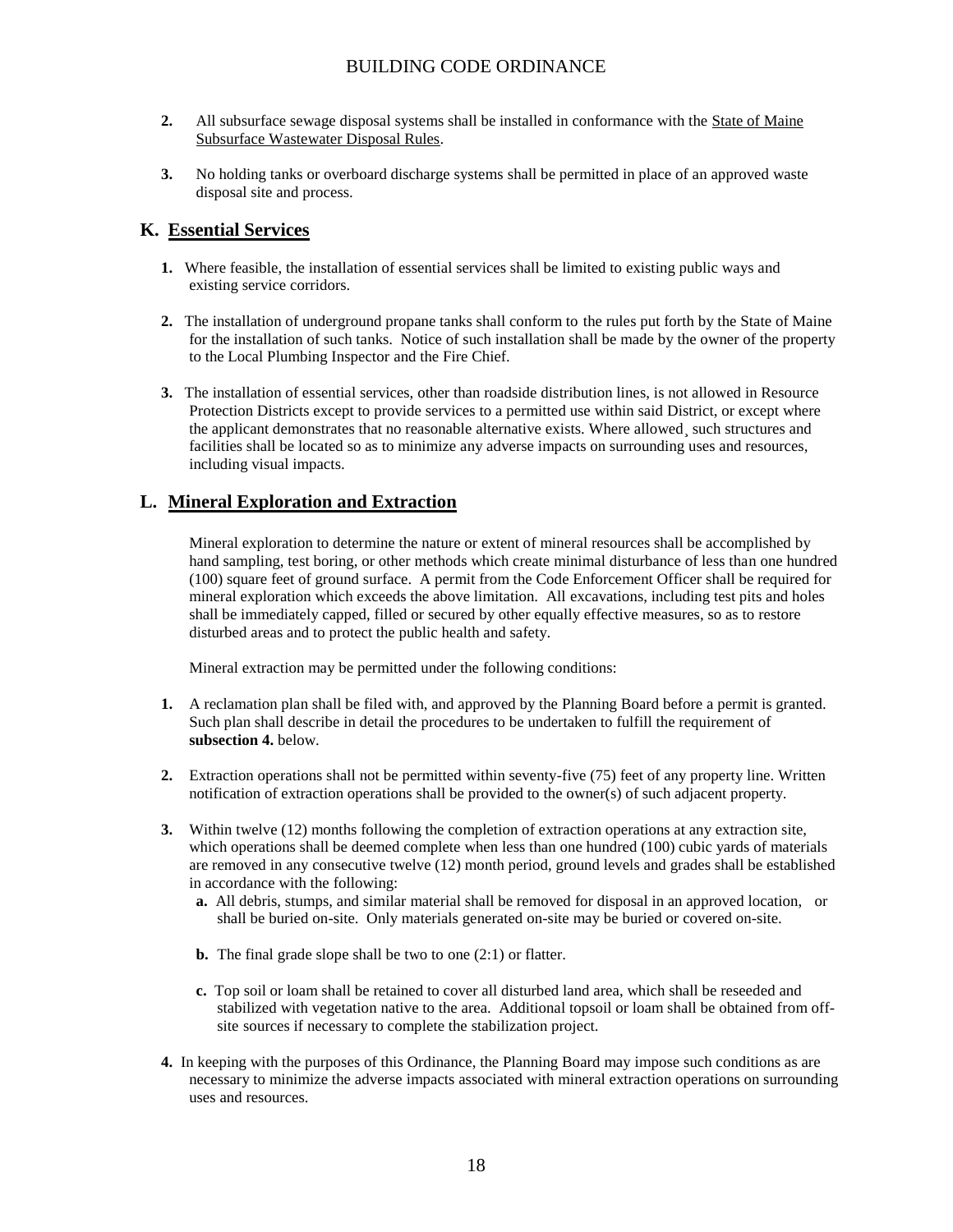**5.** Mineral extraction is prohibited in Resource Protection Districts and in Aquifer Protection Areas.

### **M. Agriculture**

- **1.** All spreading or disposal of manure shall be accomplished in conformance with the Maine Guidelines for Manure and Manure Sludge Disposal on Land published by the University of Maine soil and Water Conservation Commission in July of 1972.
- **2.** Within five (5) years of the effective date of this Ordinance all manure storage areas within the Shoreland Zone must be constructed or modified such that the facility produces no discharge of effluent or contaminated storm water. Existing facilities which do not meet this requirement may remain, but must meet the no discharge provision within the above five (5) year period.
- **3.** Agriculture activities involving tillage of the soil greater than forty thousand (40,000) square feet in surface area, or the spreading, disposal or storage of manure shall require a Soil and Water Conservation Plan to be filed with the Planning Board. Non-compliance with the provisions of said plan shall be considered to be a violation of this Ordinance. (Note: Assistance in preparing a Soil and Water Conservation Plan may be available through the local Soil and Water Conservation District Office.)

### **N. Timber Harv**esting

Timber harvesting shall conform with the following provisions:

- **1.** Selective cutting of no more than forty (40) per cent of the total volume of trees four  $\frac{1}{2}$  feet above ground level on any lot in any ten (10) year period is permitted. In addition:
- **2.** Harvesting operations shall not create single clear cut openings greater than ten thousand (10,000) square feet in the forest canopy. Where such openings exceed five thousand (5,000) square feet, they shall be at least one hundred (100) feet apart. Such clear cut openings shall be included in the calculation of total volume removal. For the purposes of these standards volume may be considered to be equivalent to basal area.
- **3.** Timber harvesting may be allowed by the Planning Board upon a clear showing, including a forest management plan signed by a Maine licensed professional forester, that such an exception is necessary for good forest management and will be carried out in accordance with the purposes of this Ordinance. The Planning Board shall notify the Commissioner of the Department of Environmental Protection of each exception allowed, within fourteen (14) days of the Planning Board's decision.
- 4. Slash shall be removed or disposed of in such a manner that it lies on the ground and no part thereof extends more than four (4) feet above the ground.

### **O. Clearing of Vegetation for Development**

**1.** Except to allow for the development of permitted uses, there shall be permitted on any lot, in any ten (10) year period, selective cutting of not more than forty (40) per cent of the volume of trees four (4) inches or more in diameter, measured 4 ½ feet above ground level. Tree removal in conjunction with the development of permitted uses shall be included in the forty (40) per cent calculation. For the purposes of these standards volume may be considered to be equivalent to basal area.

In no event shall cleared openings for development, including but not limited to, principal and accessory structures, driveways and sewage disposal areas, exceed in the aggregate, 25% of the lot area or ten thousand (10,000) square feet, whichever is greater, including land previously developed. This provision shall not apply to the Commercial Fisheries/Maritime Activities District.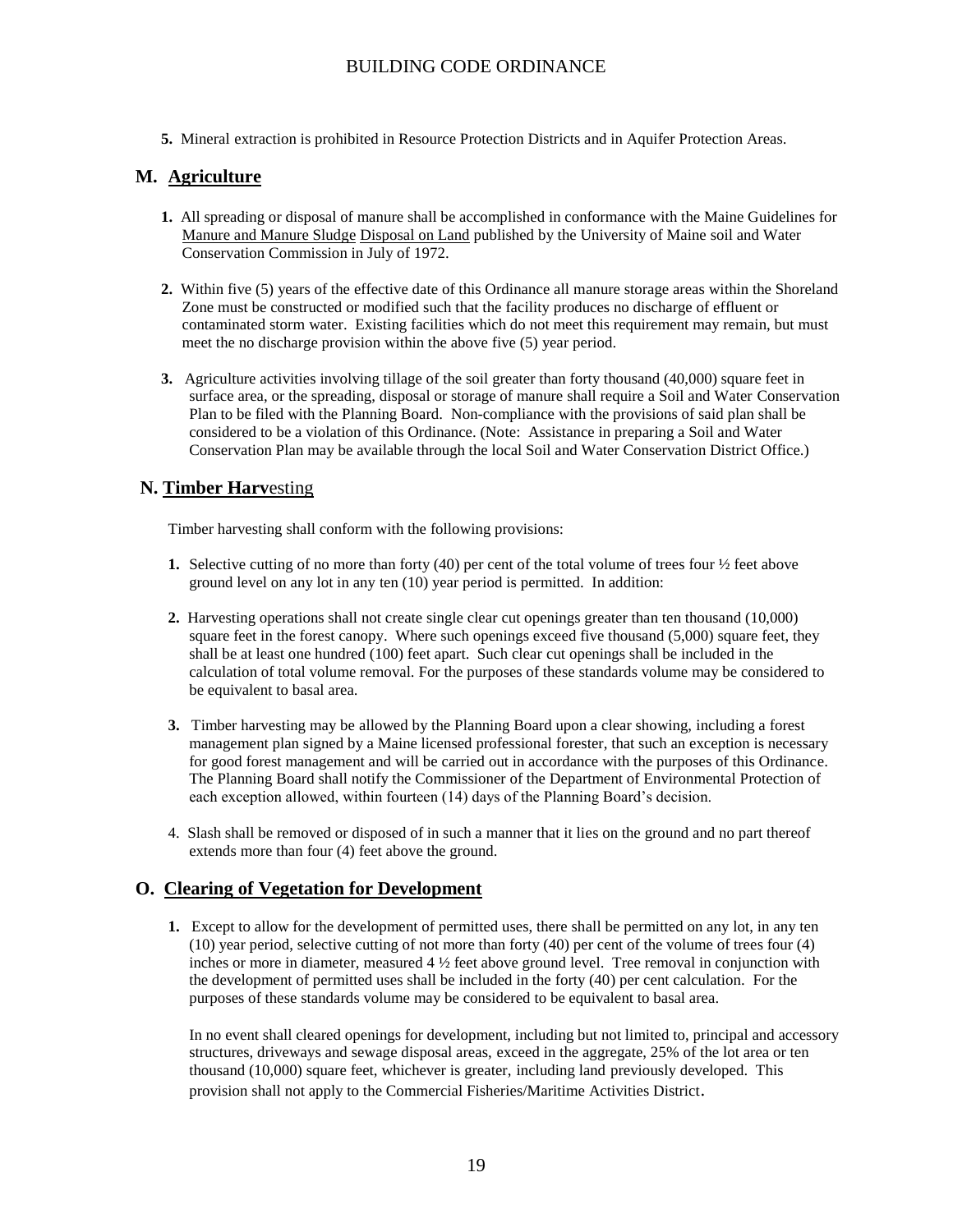- **2.** Cleared openings legally in existence on the effective date of this Ordinance may be maintained, but shall not be enlarged, except as permitted by this Ordinance.
- **3.** Fields which have reverted to primarily shrubs, trees, or other woody vegetation shall be regulated under the provisions of this section.
- **4.** In a Resource Development District, the cutting and removal of vegetation shall be limited to that which is necessary for the uses expressly authorized for that district.

### **P. Erosion and Sedimentation Control**

**1.** All activities which involve filling, grading, excavation or other similar activities which result in unstabilized soil conditions and which require a permit shall require a written Soil Erosion and Sedimentation Control Plan, which need not be prepared by a licensed or certified engineer. The plan shall be submitted to the permitting authority for approval and shall include, where applicable, provisions for:

Mulching and replanting of vegetation on disturbed soil Temporary runoff control features such as hay bales, silt fencing or diversion ditches. Permanent stabilization structures such as retaining walls or riprap.

- **2.** In order to create the least potential for erosion, development shall be designed to fit with the topography and soils of the site. Areas of steep slopes where high cuts and fills may be required shall be avoided wherever possible, and natural contours shall be followed as closely as possible.
- **3.** Erosion and sedimentation control measures shall apply to all aspects of the proposed project involving land disturbance, and shall be in operation during all stages of the activity. The amount of exposed soil at every phase of construction shall be minimized to reduce the potential for erosion.
- **4.** Any exposed ground area shall be temporarily or permanently stabilized within one (1) week from the time it was last actively worked, by use of riprap, sod, seed and mulch, or other effective measures. In all cases permanent stabilization shall occur within nine (9) months of the initial date of exposure. In addition:
	- **a.** Where mulch is used, it shall be applied at a rate of at least one (1) bale per five hundred (500) square feet and shall be maintained until a catch of vegetation is established.
	- **b.** Anchoring the mulch with netting, peg and twine or other suitable method may be required to maintain the mulch cover.
- **5.** Natural and man made drainage ways and drainage outlets shall be protected from erosion from water flowing through them. Drainage ways shall be designed and constructed in order to carry water from a twenty-five (25) year storm or greater, and shall be stabilized with vegetation or lined with riprap.

## **Q. Soils**

All land uses shall be located on soils in or upon which the proposed uses of structures can be established or maintained without contamination of the water supply or causing adverse environmental impacts, including severe erosion, mass soil movement, improper drainage and water pollution, whether during or after construction. Proposed uses requiring subsurface waste disposal, and commercial or industrial development and other similar intensive land uses, shall require a soils report based on an onsite investigation and prepared by state certified professionals. Certified persons may include Maine Certified Soil Scientists, Maine Registered Professional Engineers, Maine State Certified Geologists and other persons who have training and experience in the recognition and evaluation of soil properties. The report shall be based upon the analysis of the characteristics of the soil and surrounding land and water area, maximum ground water elevation, presence of ledge, drainage conditions, and other pertinent data which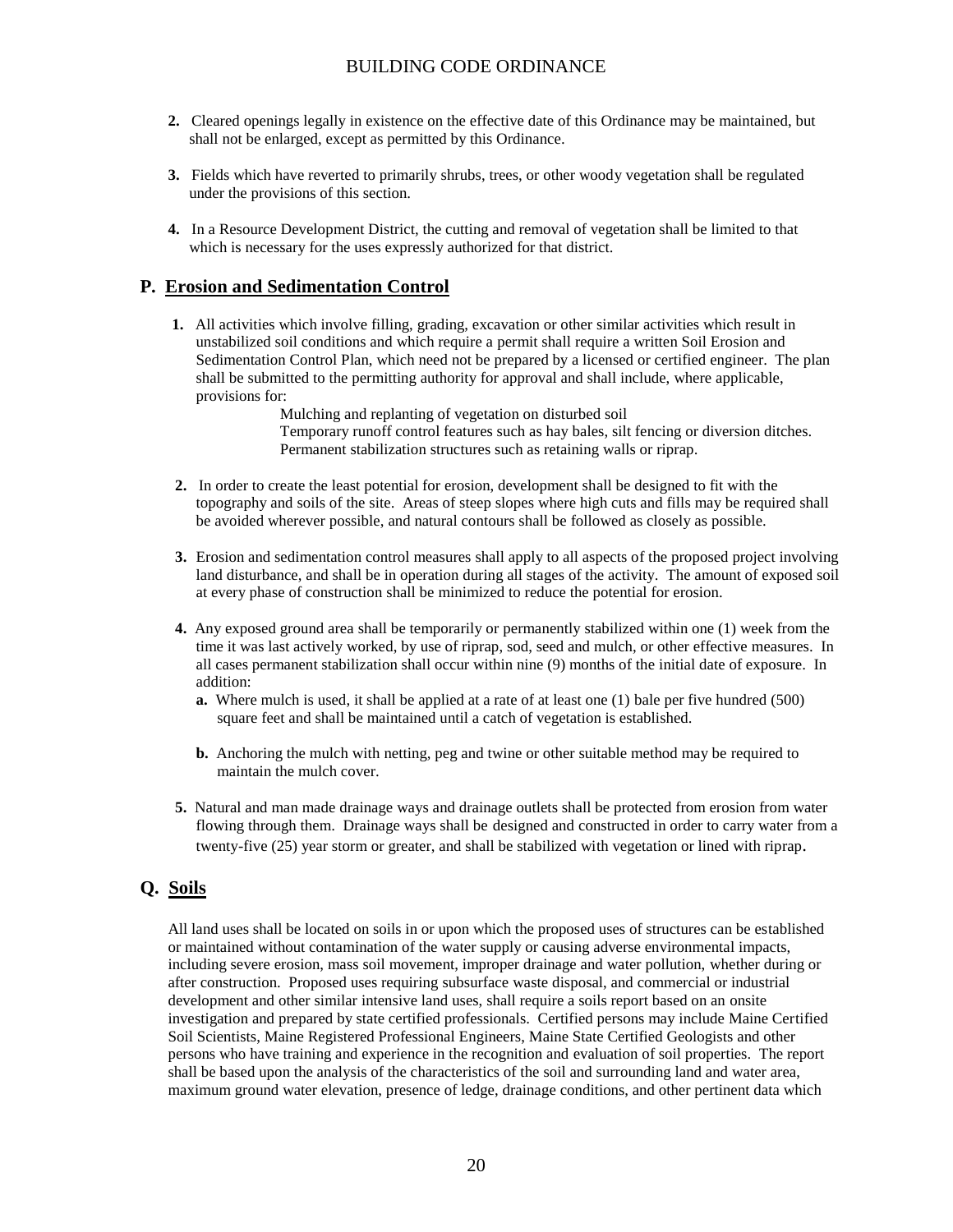the evaluator deems appropriate. The soils report shall include recommendations for a proposed use to counteract soil limitations where they exist.

### **R. Water Quality**

No activity shall deposit on or into the ground or discharge to the waters of the state, any pollutant that, by itself or in combination with other activities or substances will in any way pollute the water supply or impair designated uses or the water classification of the water body.

## **S. Archaeological Sites**

Any proposed land use activity involving structural development or soil disturbance on or adjacent to sites listed on, or eligible to be listed on the National Register of Historic Places, as determined by the permitting authority shall be submitted by the applicant to the Maine Historic Preservation Commission for review and comment, at least twenty (20) days prior to action being taken by the permitting authority. The permitting authority shall consider comments received from the Commission prior to rendering a decision on the application.

## **T. Home Occupations**

It is the intent and purpose of this Ordinance to provide liberal, flexible standards for the establishment and maintenance of home occupations, while simultaneously providing the community with a practical mechanism by which to monitor and regulate their use.

- **1.** Home occupations which meet the following conditions do not require a Code Enforcement Officer (CEO) or Planning Board permit:
	- **a.** Do not employ more than two persons who do not make the residence their permanent home.
	- **b.** Do not display any exterior signs, exterior exhibits, exterior storage of materials or any other exterior indications of the home occupation or variation from the residential character of the principal dwelling or accessory building. Billboards and signs relating to goods or services not sold on the premises shall be prohibited.
	- **c.** Do not generate any nuisance, water discharge, offensive noise, vibration, smoke, dust, odors, heat, glare, radiation, fumes, or electrical interference detectable to the normal senses or which interferes with normal radio and television reception, or causes other nuisances which extend beyond the limits of the subject property, and
	- **d.** Will not generate regular or seasonal traffic.
- **2.** Home occupations that do not meet the provisions of **Section 1** shall obtain a permit from the Code Enforcement Officer and comply with the following conditions:
	- **a.** Not more than two persons who do not make the residence their permanent home may be employed (including part time workers).
	- **b**. The appearance of the structure or accessory structure is not altered, subject to the provisions of the subsection below or the occupation within the residence is conducted in a manner that would not cause the residence to differ from its residential character by means of colors, lights, or sounds.
	- **c.** Signs and billboards relating to goods and services sold on the premises shall be permitted, provided that such signs shall not exceed twenty (20) square feet in area, and shall not exceed two (2) signs per premises. Billboards and signs relating to goods or services not sold on the promises shall be prohibited.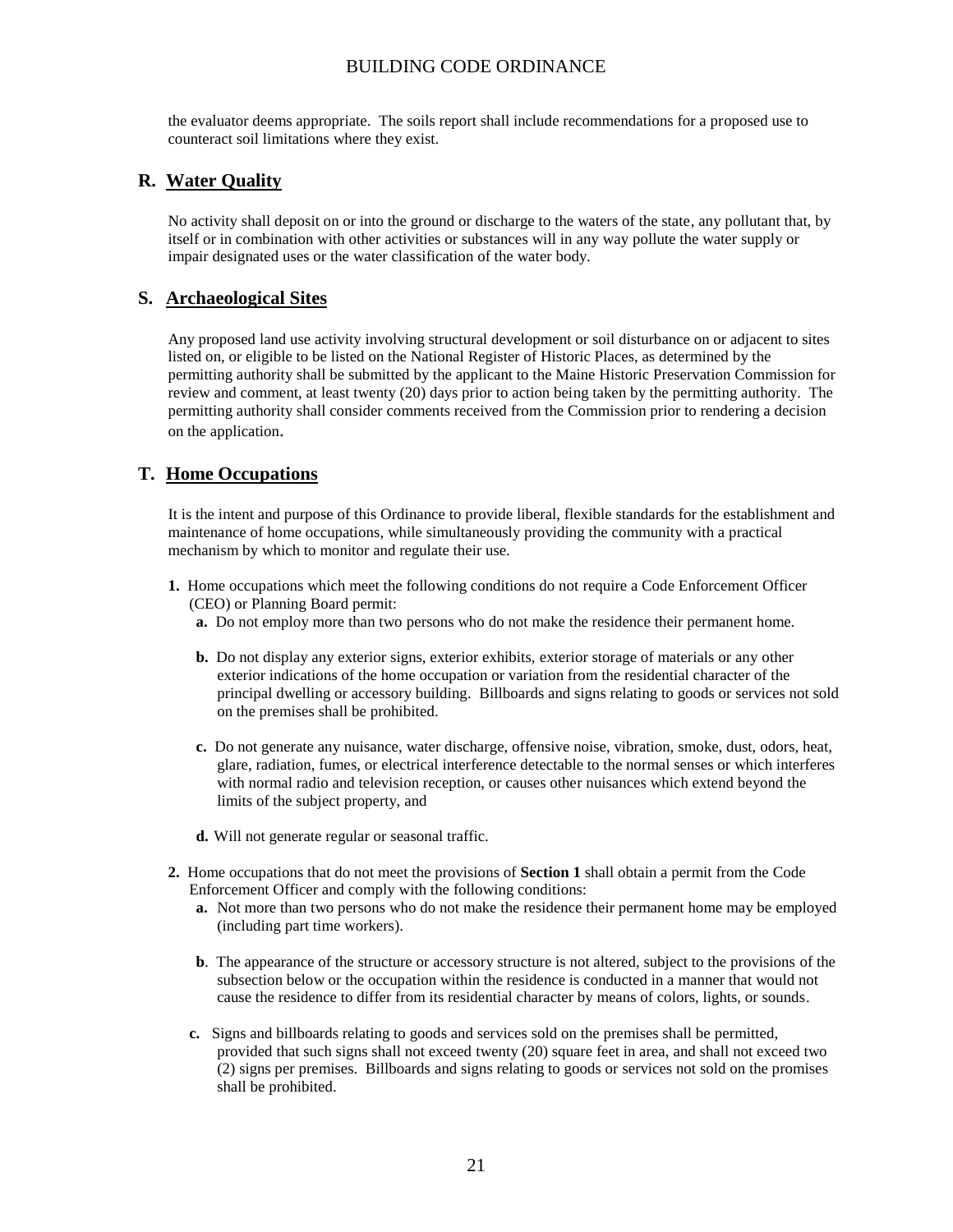- **d.** Additions to the residence or accessory structure for the express purpose of a home occupation are constructed and finished in the same manner as the original structure such that the character and appearance of the principal structure are maintained.
- **e.** Retail sales are limited to the sale of products or goods produced, fabricated or substantially altered on the premises as a result of the home occupation. This may include products that are not manufactured on the promises as defined above, but which are customarily incidental to the product created by the home occupation.
- **f**. There is adequate off street parking on the premises for use by customers or clients.
- **g.** There is no objectionable increase in traffic over that traffic normal for the neighborhood.
- **h**. The home ocupation does not adversely affect any natural resource or environmentally sensitive area including, but not limited to the water supply.
- **i.** The home occupation that uses chemicals not commonly found in a residence and any chemicals in quantities not commonly used in a residence shall be required to collect and dispose of said chemicals in an environmentally safe manner.
- **j.** The home occupation shall not generate any nuisance, waste discharge, offensive noise, vibration, smoke, dust, odors, heat, glare, radiation, fumes, or electrical interference detectable to the normal senses or which interferes with normal radio and television reception, or causes other nuisances, which extend beyond the limits of the subject property. All waste material from the home occupation shall be removed promptly from the premises, according to federal, state and local laws.
- **4.** Home occupations not meeting the above standards shall be considered to be commercial or industrial uses, and are therefore prohibited in the Resource Protection Districts.

### **U. Mobile Homes**

This section applies to any Mobile Home which may be installed on a lot which is leased or in the same ownership as the Mobile Home. Recreational vehicles (RV's), recreational trailers or truck campers (pickup trucks with a camper unit placed in the truck bed) are not considered Mobile Homes.

#### **1. Permits required**

The installation of a Mobile Home requires the same permitting process as does a conventional home, including payment of a fee, determination of a suitable site and design for a subsurface waste disposal system, a soil and erosion control plan, a notification to the Fire Chief and the Local Plumbing Inspector of any existing or planned underground propane tanks and compliance with all town ordinances and state rules. A valid E 911 address must be determined prior to obtaining a permit.

 When a Mobile Home is to be installed in place of an existing Mobile Home, the same permitting process shall be followed except for the determination of an E 911 address. The Local Plumbing Inspector shall determine if the existing subsurface waste disposal system is functioning properly and is adequate in size for the replacement Mobile Home. If the existing system is not functioning properly or is inadequate in size, action must be taken to repair or replace the system. Holding tanks or overboard discharge systems are prohibited.

 As with other dwellings, the Code Enforcement Officer shall review the Permit Application to determine if all of the land use requirements have been addressed and if a Planning Board review is required. When all required information has been obtained and the application is deemed to be complete, including the results of any Planning Board review, the Code Enforcement Officer shall approve, approve with conditions or deny the application.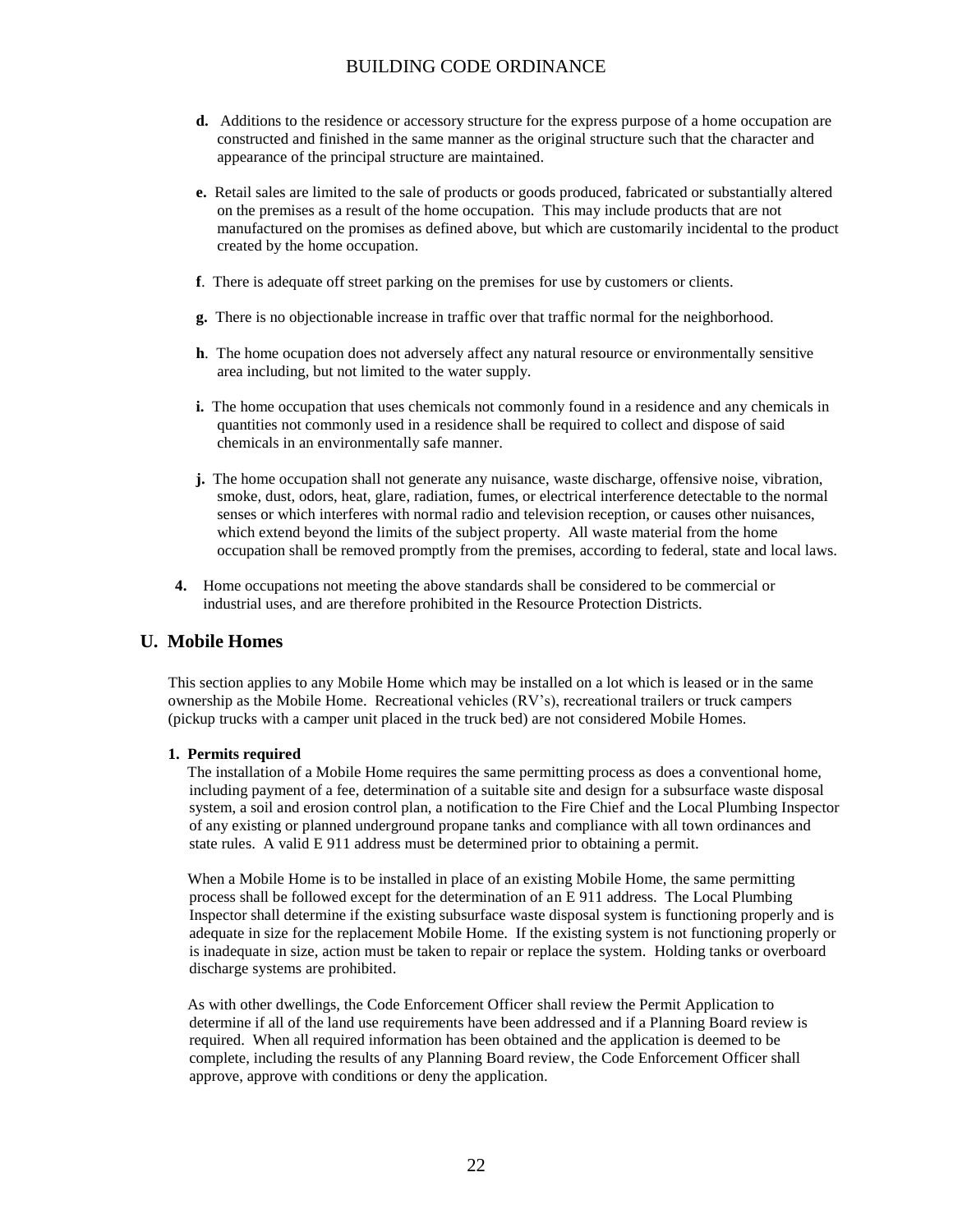#### **2**. **Foundations**

Whenever possible, the Mobile Home shall be installed on a substantial foundation or a pad or base such as gravel , cinder block, cement or black top.

#### **3**. **Water Supply**

Each Mobile Home shall have a source of potable water located on the parcel of land on which the Mobile Home is located, or have an easement and current lease to another parcel on which a well is located for use by that Mobile Home occupant.

#### **4. Sewage Disposal**

Sewage disposal shall be provided by a private subsurface Wastewater Disposal System which meets the same standards and requirements as that of a conventional home. In no case shall a holding tank or an overboard discharge system be allowed.

### **SECTION 14. Administration**

#### **A. Administering Bodies and Agents**

- **1.** Code Enforcement Officer / Plumbing Inspector A Code Enforcement Officer and a Plumbing Inspector shall be appointed or reappointed annually by July 1.
- **2.** Board of Appeals A Board of Appeals shall be created in accordance with the provisions of M.R.S.A. Title 30-A.
- **3.** Planning Board A Planning Board shall be created in accordance with the provisions of State law.

### **B. Permits Required**

- **1.** After the effective date of this Ordinance no person shall, without first obtaining a permit, engage in any activity or use of land or structure requiring a permit in the district in which such activity or use would occur; or expand, change, or replace an existing use or structure, or renew a discontinued nonconforming use. A copy of the permit(s) issued shall be displayed on site while the work authorized by the permit(s) is/are performed.
- **2**. A permit is not required for the replacement of an existing road culvert as long as the replacement culvert is:
	- **a.** Not more than one standard culvert size wider in diameter than the culvert being replaced,
	- **b**. Not more than 25% longer than the culvert being replaced, and
	- **c**. Not longer than 75 feet and adequate erosion control measure are taken to prevent sedimentation of the water, and that the crossing does not block fish passage in the water course.
- **3.** Exemptions
	- **a.** Free standing structures of one hundred and fifty (150) square feet or less, and not associated with any other existing or proposed structures(s), whose combined area would exceed 150 square feet, shall not require a permit under this section but shall in all other respects conform to the provisions of this and any other municipal ordinances and all state and federal statutes and regulations.
	- **b.** Renovations as defined herein shall not require a permit under this section but shall in all other respects conform to the provisions of this and any other municipal ordinances and all state and federal statutes and regulations.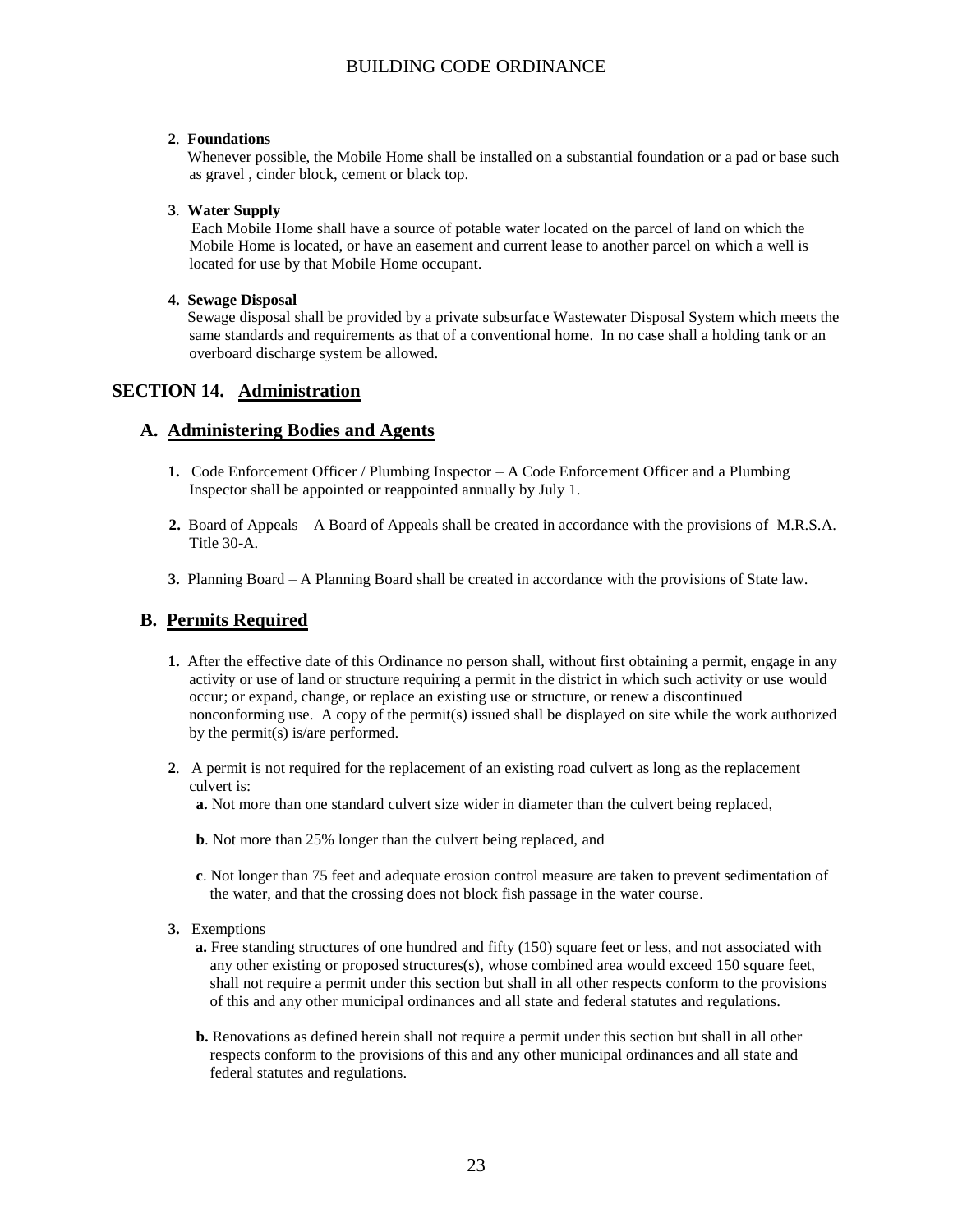# **C. Permit Application**

**1.** Every applicant for a permit shall submit a written application, including a scaled site plan, on a form provided by the Town of Westport Island, to the appropriate permitting authority as designated in the Table of Land Uses and specified in the Shoreland Zone Ordinance or outside the Shoreland Zone – in this Building Code Ordinance.

Each application for a building permit under this section shall be accompanied by a fee set by the Board of Selectmen. A late processing fee set by the Board of Selectmen will be charged for permits after work has begun. Penalties may be assessed in some cases.

- **2.** All applications shall be signed by the owner or owners of the property or the designated agent(s) authorizing the work, certifying that the information in the application is complete and correct. If the person signing the application is not the owner or lessee of the property, then that person shall submit a letter of authorization from the owner or lessee.
- **3.** All applications shall be dated, and the Code Enforcement Officer or Planning Board, as appropriate, shall note upon each application the date and time of its receipt. Applications shall be accompanied by the appropriate fee. See Fee Schedule posted in the Town Office.
- **4.** If the property is not served by a public sewer, a valid plumbing permit or a completed application for a plumbing permit, including the site evaluation done by a Maine State Certified Site Evaluator and approved by the Local Plumbing Inspector, shall be submitted whenever the nature of the proposed structure would require the installation of a subsurface sewage disposal system.
- **5.** Prior to the issuance of any permit, a valid E-911 address must exist, and signage, either permanent or temporary, shall be posted identifying the street or road. When the street or road does not intersect a town or state road or street, then all roads or streets leading to the building site must also be identified with either permanent or temporary signs. Temporary signs must be replaced by permanent signs within 90 days.
- **6.** An erosion control plan must be submitted.
- 7. The Fire Chief and the Local Plumbing Inspector shall be notified of any existing or planned underground propane tanks.

## **D. Procedure for Administering Permits**

Within 30 days of the date of receiving a written application, the Planning Board or Code Enforcement Officer as appropriate, shall inform the applicant if the application is complete. If the application is incomplete, the applicant shall be informed of the specific additional material that is needed to make the application complete. The Planning Board or Code Enforcement Officer, as appropriate, shall approve, approve with conditions, or deny all permit applications in writing within 35 days of receiving a completed application. However, if the Planning Board has a waiting list of applications, a decision on the application shall occur within 35 days after the first available date on the Planning Board's agenda following receipt of the completed application, or within 35 days of the public hearing, if one is held. Permits shall be approved if the proposed use or structure is found to be in conformance with the purposes and provisions of this Ordinance.

The applicant shall have the burden of proof that the proposed land use activity conforms to the purposes and provisions of this Ordinance.

After the submission of a complete application to the Planning Board, the Planning Board shall deny the application, or shall approve the application, or approve it with conditions if the Planning Board makes a positive finding based on the information presented that the proposed use: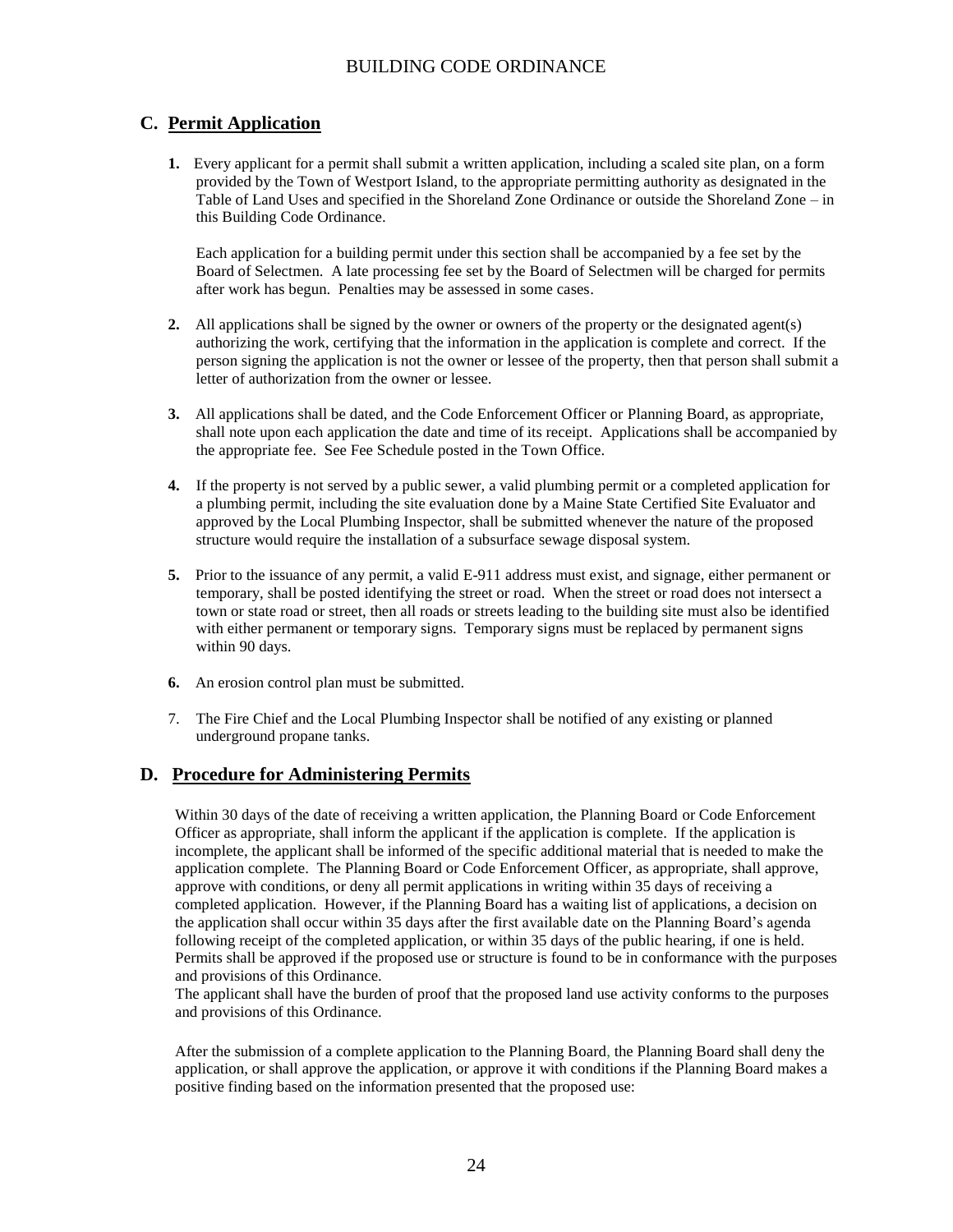- **1.** Will maintain safe and healthful conditions,
- **2.** Will not result in contamination of the water supply, water pollution, erosion, or sedimentation to surface waters,
- **3.** Will adequately provide for the disposal of all wastewater,
- **4.** Will not have an adverse impact on bird or other wildlife habitat,
- **5.** Will protect archaeological and historic resources as designated in the Comprehensive Plan,
- **6.** Will avoid problems with flood plain development and use, and
- **7.** Is in conformance with the provisions of **Section 13. Land Use Standards.**

If a permit is either denied or approved with conditions, the reasons as well as conditions shall be stated in writing. No approval shall be granted for an application involving a structure if the structure would be located in an unapproved subdivision or would violate any other local ordinance or regulation or any State law which the Town of Westport Island is responsible for enforcing.

#### **E. Expiration of Permits**

Following the issuance of a permit, if no substantial start is made in construction or in the use of the property within two years of the date of the permit, the permit shall lapse and become void.

### **F. Special Exceptions**.

In addition to the criteria specified in **Section 14.** excepting structure setback requirements, the Planning Board may approve a permit for a single family residential structure in a Resource Protection District provided that the applicant demonstrates that all of the following conditions are met:

- **1.** There is no location on the property, other than a location within the Resource Protection District, where the structure can be built.
- **2.** The lot on which the structure is proposed is undeveloped and was established and recorded in the Lincoln County Registry of Deeds before the adoption of the Resource Protection District.
- **3.** All proposed buildings, sewage disposal systems and other improvements are:
	- **a**. Located on natural ground slopes of less than 20%; and
	- **b.** Located outside the floodway of the 100-year flood plain along rivers and artificially formed great ponds along rivers and outside the velocity zone in areas subject to tides, based on detailed flood insurance studies and as delineated on the Federal Emergency Management Agency's Flood Boundary and Floodway Maps and Flood Insurance Rate Maps; all building, including basement, are elevated at least one foot above the 100-year flood plain elevation; and the development is otherwise in compliance with any applicable municipal flood plain ordinance.

 If the floodway is not shown on the Federal Emergency Management Agency Maps, it is deemed to be ½ the width of the 100-year flood plain.

**4.** The total ground-floor area, including cantilevered or similar overhanging extensions, of all principal and accessory structures is limited to a maximum of 1,500 square feet.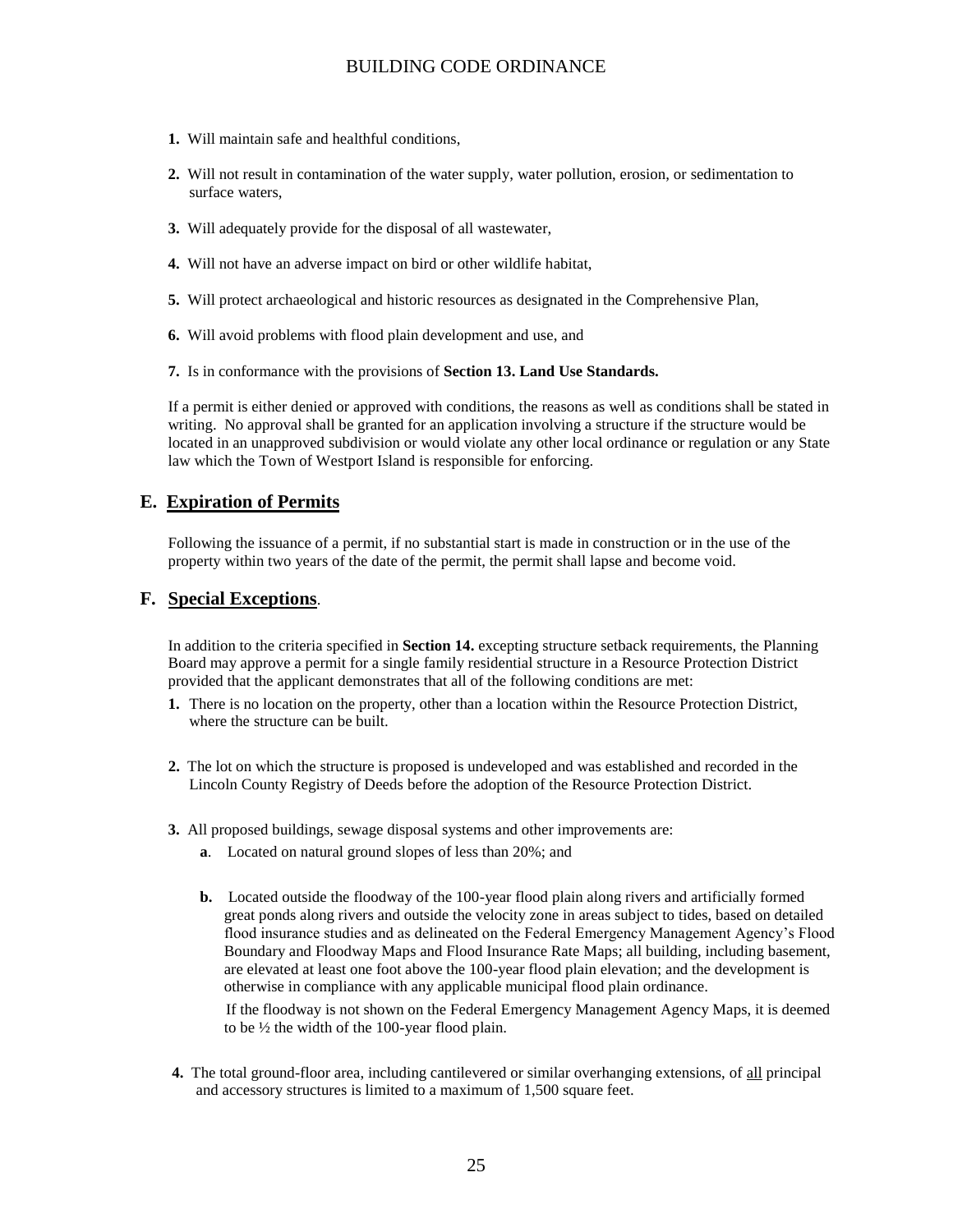# **G. Installation of Public Utility Service**

No public utility, water district, sanitary district or any utility company of any kind may install services to any new structure located in the Town of Westport Island unless written authorization attesting to the validity and currency of all local permits required under this or any previous Ordinance has been issued by the appropriate municipal officials. Following installation of service, the company or district shall forward the written authorization to the municipal officials, indicating that installation has been completed.

# **H. Appeals**

#### **1. Powers and Duties of the Board of Appeals**

The Board of Appeals shall have the following powers:

- **a. Administrative Appeals**: To hear and decide administrative appeals, on an appellate basis, where it is alleged by an aggrieved party that there is an error in any order, requirement, decision, or determination made by, or failure to act by, the Planning Board in the administration of this Ordinance; and to hear and decide administrative appeals on a *de novo* basis where it is alleged by an aggrieved party that there is an error in any order, requirement, decision, or determination made by, or failure to act by, the Code Enforcement Officer in his or her review of and action on a permit application under this Ordinance. Any order, requirement, decision or determination made, or failure to act, in the enforcement of this ordinance is not appealable to the Board of Appeals.
- **b. Variance Appeals**: To authorize variances upon appeal, within the limitations set forth in this Ordinance.

#### **2. Variance Appeals**

- **a.** Variances may be granted only from dimensional requirements including, but not limited to, lot width, structure, height, percent of lot coverage, and setback requirements.
- **b.** Variances shall not be granted for establishment of any uses otherwise prohibited by this Ordinance.
- **c**. The Board shall not grant a variance unless it finds that:
	- **i.** The proposed structure or use would meet the provisions of **Section 13** except for the specific provision which has created the non-conformity and from which relief is sought; and
	- **ii.** The strict application of the terms of this Ordinance would result in undue hardship. The term "undue hardship" shall mean:
		- **(a)** That the land in question cannot yield a reasonable return unless a variance is granted;
		- **(b)** That the need for a variance is due to the unique circumstances of the property and not to the general conditions in the neighborhood;
		- **(c)** That the granting of a variance will not alter the essential character of the locality; and
		- (d) That the hardship is not the result of action taken by the applicant or a prior owner.
- **d.** Notwithstanding **Section 14.H.2.c.ii** above, the Board of Appeals may grant a variance to an owner of a residential dwelling for the purpose of making that dwelling accessible to a person with a disability who resides in or regularly uses the dwelling. The Board shall restrict any variance granted under this subsection solely to the installation of equipment or the construction of structures necessary for access to or egress from the dwelling by the person with the disability. The Board may impose conditions on the variance, including limiting the variance to the duration of the disability or to the time that the person with the disability lives in the dwelling. The term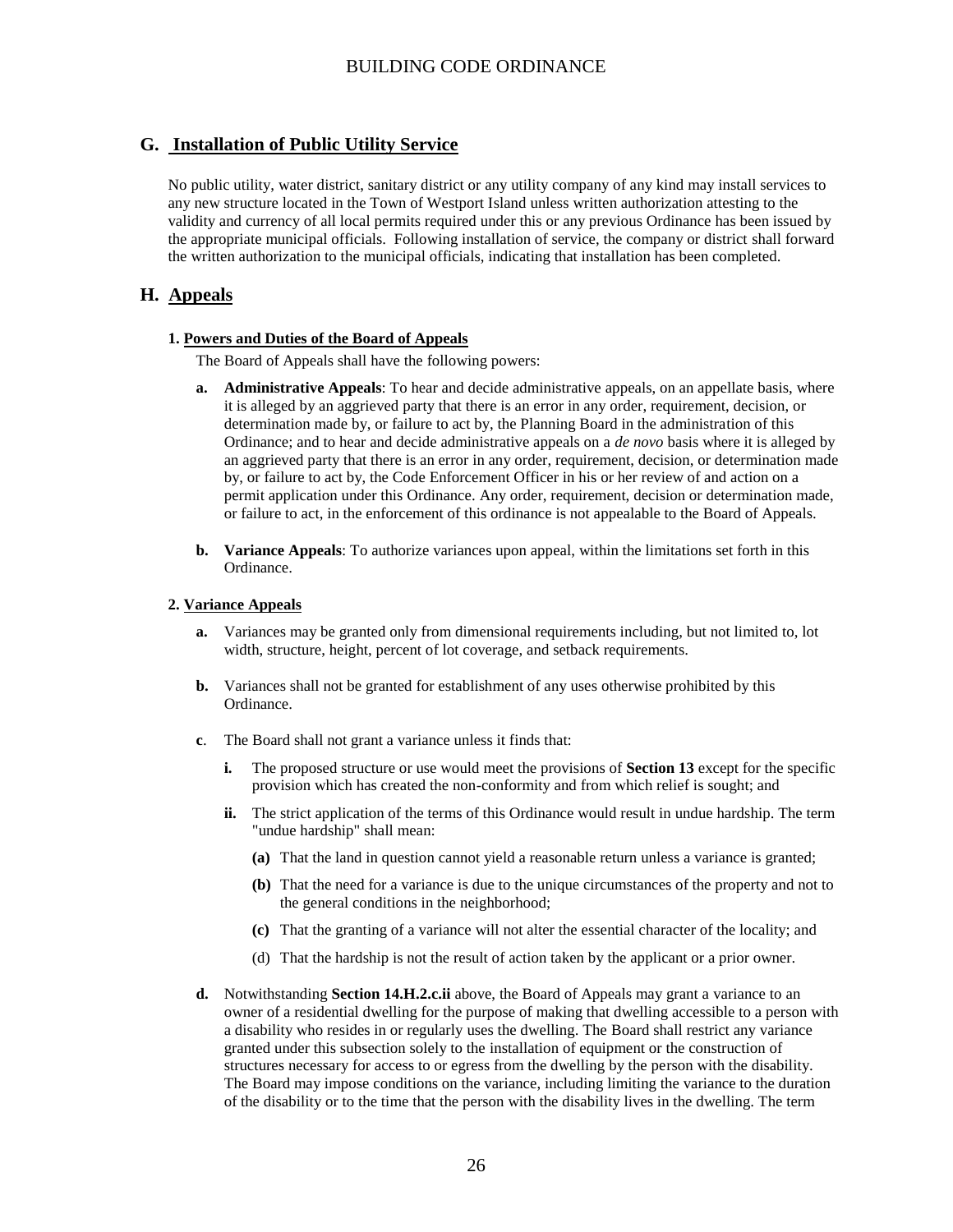"structures necessary for access to or egress from the dwelling" may include railing, wall or roof systems necessary for the safety or effectiveness of the structure.

- **e.** The Board of Appeals shall limit any variances granted as strictly as possible in order to ensure conformity with the purposes and provisions of this Ordinance to the greatest extent possible, and in doing so may impose such conditions to a variance as it deems necessary. The party receiving the variance shall comply with any conditions imposed.
- **f.** A copy of each variance request, including the application and all supporting application supplied by the applicant, shall be forwarded by the municipal officials to the Commissioner of the Department of Environmental Protection at least twenty (20) days prior to action by the Board of Appeals. Any comments received from the Commissioner prior to the action by the Board of Appeals shall be made part of the record and shall be taken into consideration by the Board of Appeals.

#### **3. Administrative Appeals**

When the Board of Appeals reviews a decision of the Code of Enforcement Officer, the Board of Appeals shall hold a "*de novo*" hearing. At this time the Board may receive and consider new evidence and testimony, be it oral or written. When acting in a "*de novo*" capacity the Board of Appeals shall hear and decide the matter afresh, undertaking its own independent analysis of evidence and the law, and reaching its own decision.

When the Board of Appeals reviews a decision of the Planning Board, it shall hold an appellate hearing, and may reverse the decision of the Planning Board only upon finding that the decision was contrary to specific provisions of the Ordinance or contrary to the facts presented to the Planning Board. The Board of Appeals may only review the record of the proceedings before the Planning Board. The Board of Appeals shall not receive or consider any evidence which was not presented to the Planning Board, but the Board of Appeals may receive and consider written or oral arguments. If the Board of Appeals determines that the record of the Planning Board proceedings is inadequate, the Board of Appeals may remand the matter to the Planning Board for additional fact finding.

#### **4. Appeal Procedure**

- **a.** Making an Appeal
	- **i.** An administrative or variance appeal may be taken to the Board of Appeals by an aggrieved party from any decision of the Code Enforcement Officer or the Planning Board as described in **Section 14.H.1.a**., except for enforcement-related matters. Such an appeal shall be taken within thirty (30) days of the date of the official, written decision appealed from, and not otherwise, except that the Board of Appeals, upon a showing of good cause, may waive the thirty (30) day requirement.
	- **ii.** Applications for appeals shall be made by filing with the Board of Appeals a written notice of appeal which includes:
		- **(a)** A concise written statement indicating what relief is requested and why the appeal or variance should be granted.
		- **(b)** A sketch drawn to scale showing lot lines, location of existing buildings and structures and other physical features of the lot pertinent to the relief sought.
	- **iii.** Upon receiving an application for an administrative appeal or a variance, the Code Enforcement Officer or Planning Board, as appropriate, shall transmit to the Board of Appeals all of the papers constituting the record of the decision appealed from.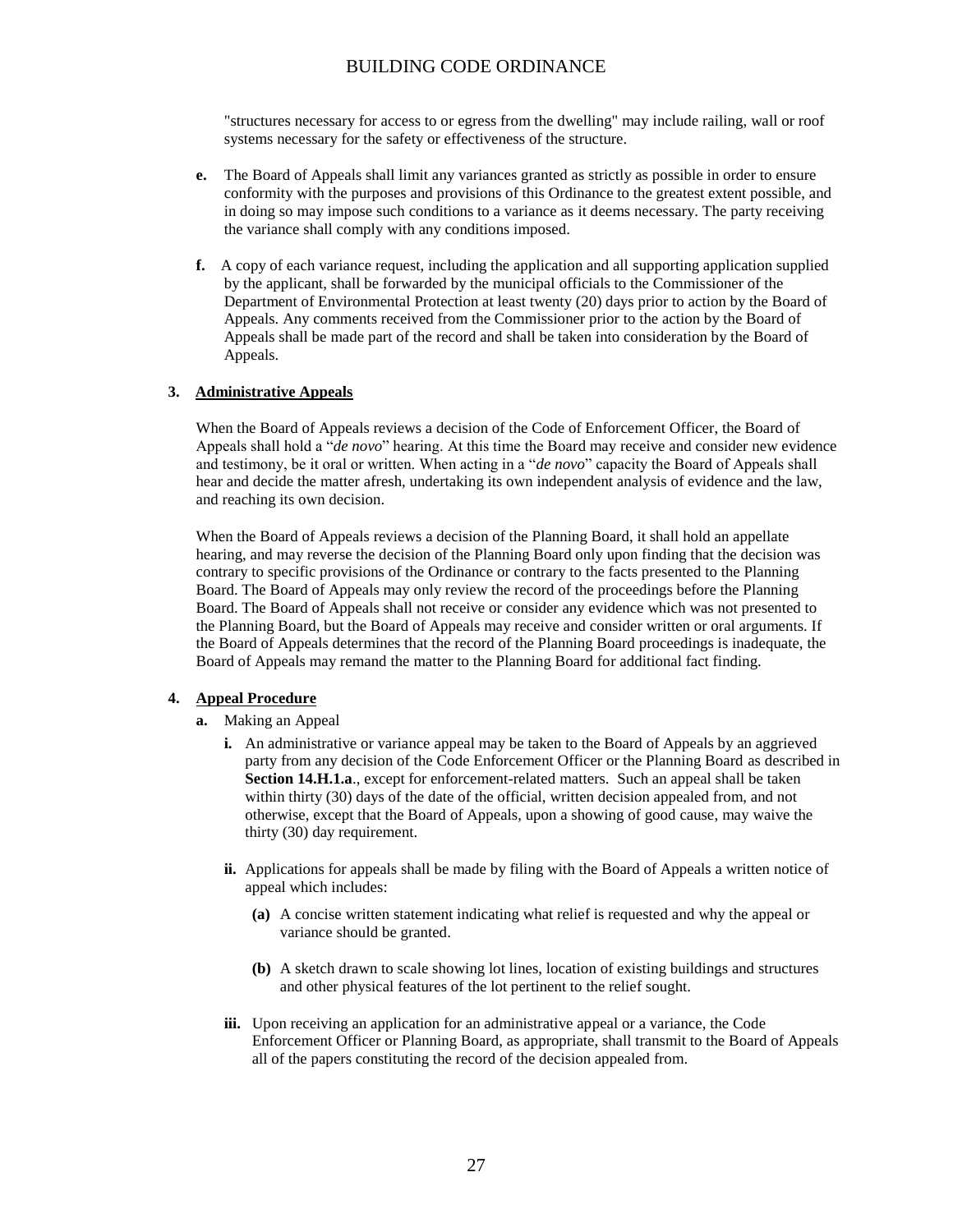- **iv.** The Board of Appeals shall hold a public hearing on an administrative appeal or a request for a variance within thirty-five (35) days of its receipt of a complete written application, unless this time period is extended by the parties.
- **b.** Decision by Board of Appeals
	- **i.** A majority of the full voting membership of the Board shall constitute a quorum for the purpose of deciding an appeal.
	- **ii.** The person filing the appeal shall have the burden of proof.
	- **iii.** The Board shall decide all administrative appeals and variance requests within thirty-five (35) days after the close of the hearing, and shall issue a written decision on all appeals.
	- **iv.** The Board of Appeals shall state the reasons and basis for its decision, including a statement of the facts found and conclusions reached by the Board. The Board of Appeals shall cause written notice of its decision to be mailed or hand-delivered to the applicant within seven (7) days of the Board's decision. Copies of written decisions of the Board of Appeals shall be given to the Planning Board, Code Enforcement Officer, and the municipal officers.

#### **5. Appeal to Superior Court**

Except as provided by 30-A M.R.S.A. section 2691(3)(F), any aggrieved person who participated as a party during the proceeding before the Board of Appeals may take an appeal to Superior Court in accordance with State laws within forty-five (45) days from the date of any decision of the Board of Appeals.

#### **6. Reconsideration**

In accordance with 30-A M.R.S.A. section 2691(3)(F), the Board of Appeals may reconsider any decision within forty-five (45) days of its prior decision. A request to the Board of Appeals to reconsider a decision must be filed within ten (10) days of the decision that is being reconsidered. A vote to reconsider and the action taken on that reconsideration must occur and be completed within forty-five (45) days of the date of the vote on the original decision. Reconsideration of a decision shall require a positive vote of the majority of the members of the Board of Appeals originally voting on the decision, and proper notification to the landowner(s), petitioner(s), Planning Board, Code Enforcement Officer, and other parties of interest, including abutters and those who testified at the original hearing(s). The Board of Appeals may conduct additional hearings and receive additional evidence and testimony.

## **I. Enforcement**

#### **1.** Nuisances

Any violation of this Ordinance shall be deemed a nuisance.

- **2.** Code Enforcement Officer /Local Plumbing Inspector
	- **a.** This Ordinance shall be enforced by the Board of Selectmen. The Board of Selectmen may delegate enforcement responsibilities to an appointed agent including, but not limited to, a Code Enforcement Officer and/or Local Plumbing Inspector. If the Board of Selectmen or their appointed agent(s) find that any provision of this Ordinance is being violated, the agent(s) shall notify in writing the person responsible for such violation, indicating the nature of the violation and ordering the action necessary to correct it, including discontinuance of illegal use of land, buildings or structures, or work being done, removal of illegal buildings or structures, and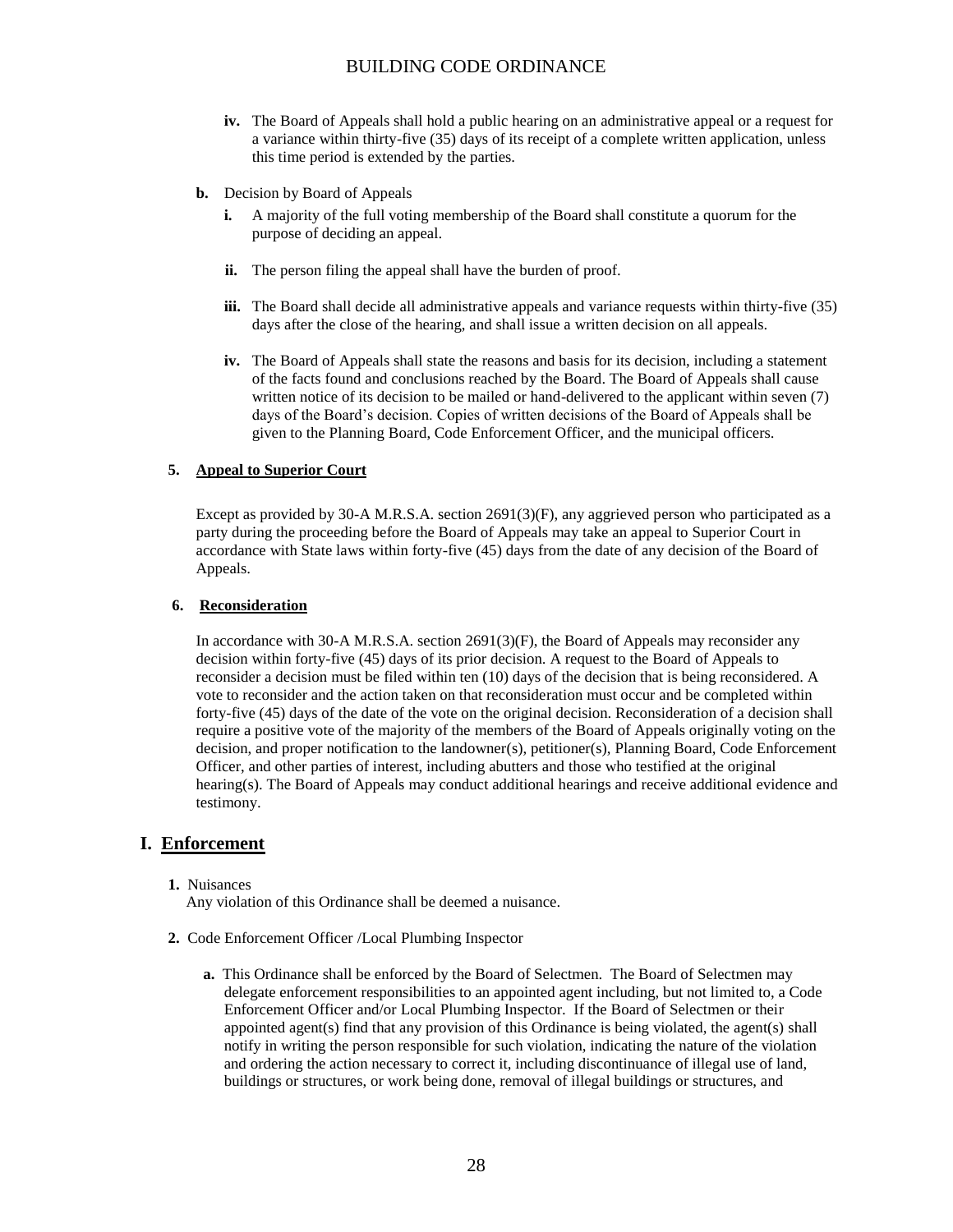abatement of nuisance conditions. A copy of such notices shall be submitted to the Board of Selectmen and be maintained as a permanent record.

- **b.** The Code Enforcement Officer and Local Plumbing Inspector shall conduct on-site inspections to insure compliance with all applicable laws and conditions attached to permit approvals in their respective areas of responsibility. The Code Enforcement Officer and Local Plumbing Inspector shall also investigate all complaints of alleged violations of this Ordinance in their areas of responsibility.
- **c.** The Code Enforcement Officer and Local Plumbing Inspector shall keep a complete record of all essential transactions of the office for their respective areas of responsibility, including applications submitted, permits granted or denied, variances granted or denied, revocation actions, revocation of permits, appeals, court actions, violations investigated, violations found and fees collected.

#### **3. Legal Actions**

When the above action does not result in the correction or abatement of the violation or nuisance condition, the Selectmen, upon notice from the Code Enforcement Officer or Local Plumbing Inspector, are hereby directed to institute any and all actions and proceedings, legal or equitable, including seeking injunctions of violations and the imposition of penalties, that may be appropriate or necessary to enforce the provisions of this Ordinance in the name of the municipality. The Selectmen, or their authorized agent(s), are hereby authorized to enter into administrative consent agreements for the purpose of eliminating violations of this Ordinance and recovering penalties without Court action. Such agreements shall not allow an illegal structure or use to continue unless there is clear and convincing evidence that the illegal structure or use was constructed or conducted as a result of erroneous advice given by an authorized municipal official and there is no evidence that the owner acted in bad faith, or unless the removal of the structure or use will result in a threat or hazard to public health and safety or will result in substantial environmental damage.

#### 4. Penalties

Any person, including but not limited to a landowner, a landowner's agent or a contractor, who orders or conducts any activity in violation of this Ordinance shall be penalized in accordance with Title 30-A, Maine Revised Statutes Annotated, Subsection 4452. Each day that any such violation continues shall constitute and be considered a separate offense. A schedule of fees and penalties shall be maintained and amended by the Board of Selectmen as necessary.

### **SECTION 15. SEVERABILITY**

The invalidity or unconstitutionality of any section or provision of this Ordinance shall not invalidate any other section or provision thereof.

### **SECTION 16. CONFLICTS WITH OTHER ORDINANCES**

Whenever a provision or section of this Ordinance conflicts with or is inconsistent with another provision or section of this Ordinance or of any other Ordinance, Regulation or Statute, the more restrictive shall control.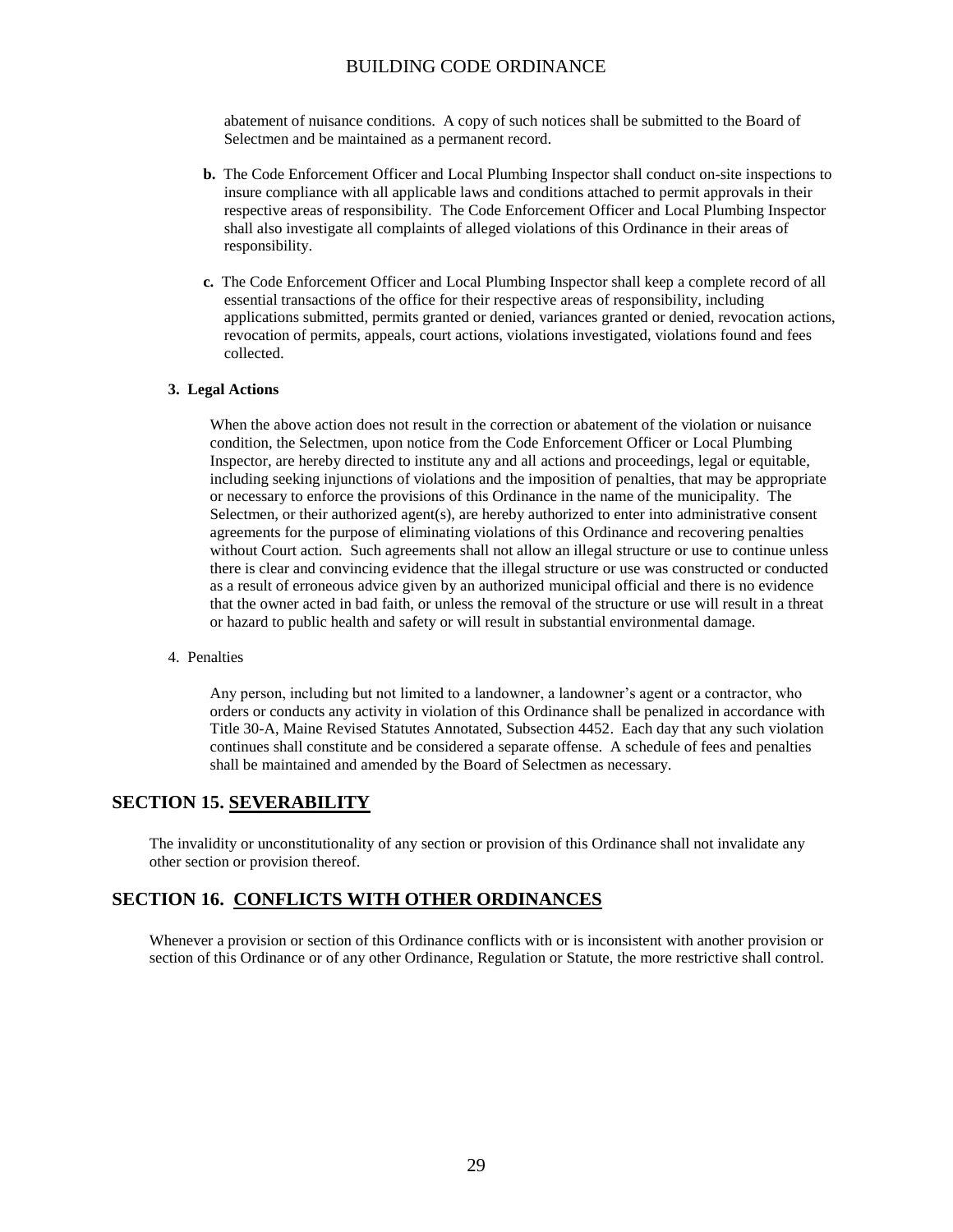### **SECTION 17. DEFINITIONS**

**Abutters –** Owners of record of immediately adjacent property; owners of record of property located immediately across a public road or right of way

**Accessory structure or use** - a use or structure which is incidental and subordinate to the principal use or structure. Accessory uses, when aggregated shall not subordinate the principal use of the lot. A deck or similar extension of the principal structure or a garage attached to the principal structure by a roof or a common wall is considered part of the principal structure.

**Aggrieved Party** - an owner of land whose property is directly or indirectly affected by the granting or denial of a permit or variance under this Ordinance; a person whose land abuts land for which a permit or variance has been granted; or any other person or group of persons who have suffered particularized injury as a result of the granting or denial of such a permit or variance.

**Agriculture** - the production, keeping or maintenance for sale or lease, of plants and/or animals, including but not limited to: forages and sod crops; grains and seed crops; dairy animals and dairy products; poultry and poultry products; livestock; fruits and vegetables; and ornamental and green house products. Agriculture does not include Forestry Management and Timber Harvesting.

**Appellate Hearing** – A Board of Appeals hearing at which only the material which was the basis for the decision or action by the Planning Board is reviewed to determine if the action or decision can be upheld.

**Applicant** – The person submitting an Application under the provisions of this Ordinance, including a firm, association, organization, partnership, trust, estate, governmental agency, municipality, company, corporation, or two or more individuals having a joint or common interest, or other entity as well as an individual.

**Aquaculture** - the growing or propagation of harvestable freshwater, estuarine, or marine plants or animal species.

**Authorized Agent –** An individual or a firm having written authorization to act on behalf of a property owner. The authorization shall be signed by the property owner(s).

**Basal Area** - the area of cross-section of a tree stem at four and a half (4 ½) feet above ground level and inclusive of bark.

**Basement** – any portion of a structure with a floor-to-ceiling height of six (6) feet or more and having more than 50% of its volume below the existing ground level.

**Board of Appeals** – The Board of Appeals of Westport Island, to which an aggrieved party may appeal for a review of a decision or action made by the CEO or the Planning Board. The Board of Appeals also hears variance appeals.

**Building** – Any permanent structure, having one or more floors and a roof, which is used for the housing or enclosure of persons, animals or property. When any portion thereof is separated by a division wall without opening, then each such portion shall be deemed a separate building. Sidewalks, fences, driveways, parking lots, retaining walls, electrical transmission poles and lines, signs and flagpoles are not construed to be buildings.

**Building Footprint –** The area covered by a building measured from the exterior surface of the exterior walls as projected to grade level. Where the building is elevated above grade level, the building footprint is the area the building would cover if it were at grade level. All enclosed permanent portions of the building such as enclosed porches are included in the building footprint, but decks, steps and open porches are not included.

**Campground** - any area or tract of land which is used to accommodate two (2) or more parties in temporary living quarters, including, but not limited to tents, recreational vehicles or other shelters. See also Individual Private Campsites

**Canopy** – the more of less continuous cover formed by tree crowns in a wooded area.

**Coastal wetland** - all tidal and sub tidal lands; all lands with vegetation present that is tolerant of salt water and occurs primarily in a salt water or estuarine habitat; and any swamp bog, marsh, beach or flat or other contiguous low land that is subject to tidal action during the highest tide level for the year in which an activity is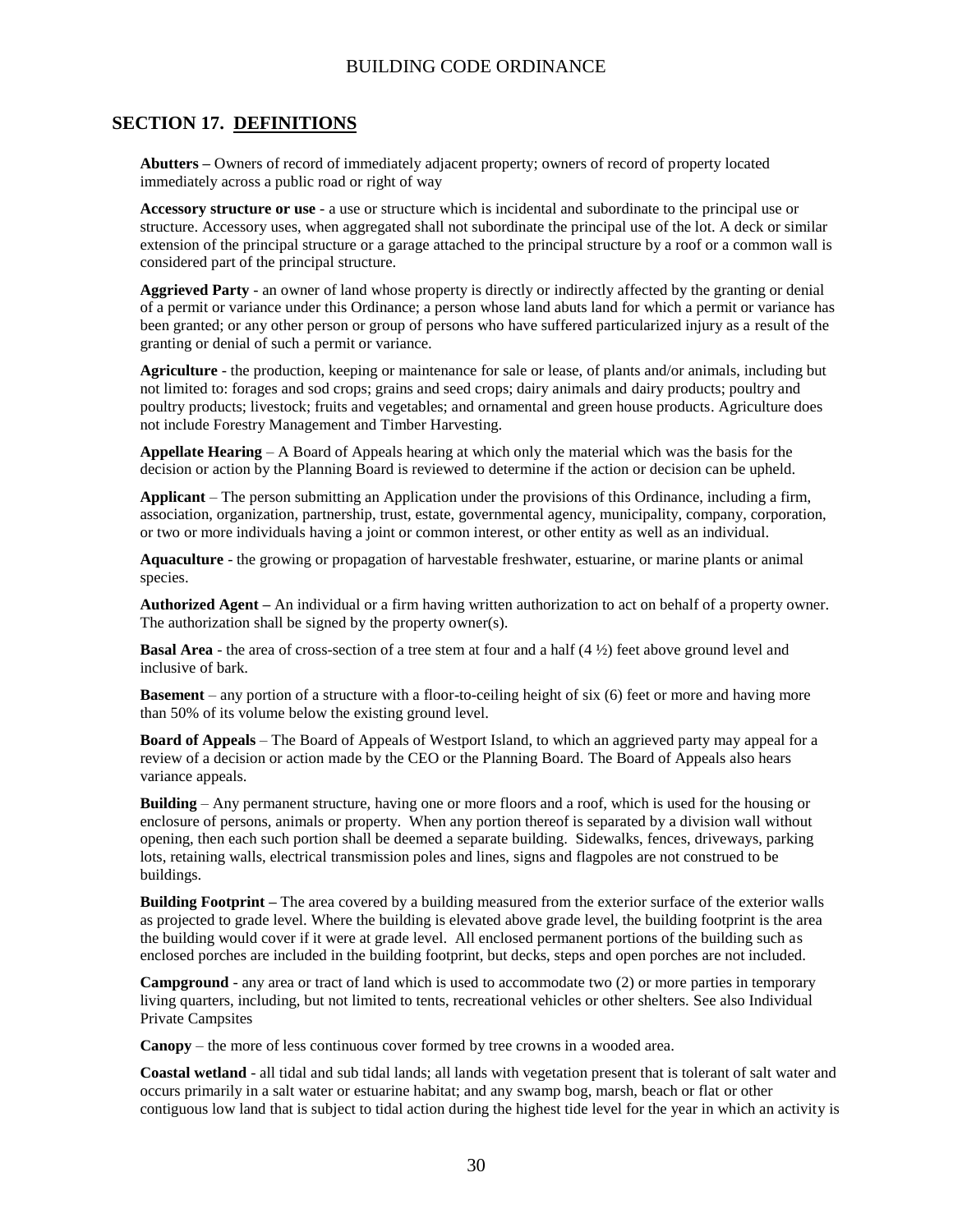proposed, as identified in tide tables published by the National Ocean Service. Coastal wetlands may include portions of coastal sand dunes.

**NOTE**: All areas below the maximum spring tide level are coastal wetlands. These areas may consist of rocky ledges, sand and cobble beaches, mud flats, etc. in addition to salt marshes and salt meadows.

**Code Enforcement Officer (CEO)** - a person certified under Maine law and employed by a municipality to enforce all applicable comprehensive planning and land use laws and ordinances.

**Commercial use** - the use of lands, buildings, or structures, other than a "home occupation," as defined, the intent and result of which activity is the production of income from the buying and selling of goods and/or services, exclusive of rental of residential buildings and/or dwelling units.

**Complete Application** – An application shall be considered complete upon submission of the appropriate fee and all information required by the Town Ordinance, or by a vote by the appropriate board to waive the submission of certain required information. The Board shall inform the applicant upon its determination that the application is complete. For applications not requiring a Board review, the CEO shall make the determination that the application is complete.

**Conforming** – a building, structure or land use, or portion thereof, which complies with the provisions of all applicable Westport Island ordinances.

**Constructed** – Built, erected, altered, reconstructed or moved including the physical operations that are required for construction. Excavation, filling, draining and blasting shall be considered a part of construction.

**Curb Cut** – The opening along the curb line or street right-of-way line at which point vehicles may enter or leave the street. A curb cut on a State road requires a permit from the State.

**dBA decibel** – A standard measure of relative sound pressure levels. Quiet Residential measures approximately 40 dBA.

**DBH** – the diameter of a standing tree measured four and a half (4.5) feet from ground level.

**de novo Hearing** - A Board of Appeals Hearing in which new information can be admitted, in addition to the record and materials of the decision or action of the Code Enforcement Officer.

**Development** – a change in land use involving alteration of the land, water or vegetation, or the addition or alteration of structures or other construction not occurring naturally.

**Dimensional requirements** - numerical standards relating to spatial relationships including but not limited to setback, lot area, and height.

**Disability** - any disability, infirmity, malformation, disfigurement, congenital defect or mental condition caused by a bodily injury, accident, disease, birth defect, environmental conditions or illness; and also includes the physical or mental condition of a person which constitutes a substantial handicap as determined by a physician or in the case of mental handicap, by a psychiatrist or psychologist, as well as any other health or sensory impairment which requires special educational, vocational rehabilitation, or related services.

**Driveway** - a vehicular access-way serving two lots, or two single family dwellings, or one two family dwelling or less.

**Dwelling** – See Residential Dwelling Unit

**Emergency operations** - operations conducted for the public health, safety or general welfare, such as protection of resources from immediate destruction or loss, law enforcement, and operations to rescue human beings, property and livestock from the threat of destruction or injury.

**Essential services** - gas, electrical or communication facilities; steam, fuel, electric power or water transmission or distribution lines, towers and related equipment; telephone cables or lines, poles and related equipment; cable installations for television, gas, oil, water, slurry or other similar pipelines; municipal sewage lines, collection or supply systems; and associated storage tanks. Such systems may include towers, poles, wires, mains, drains, pipes, conduits, cables, fire alarms and police call boxes, traffic signals, hydrants and similar accessories, but shall not include service drops or buildings which are necessary for the furnishing of such services.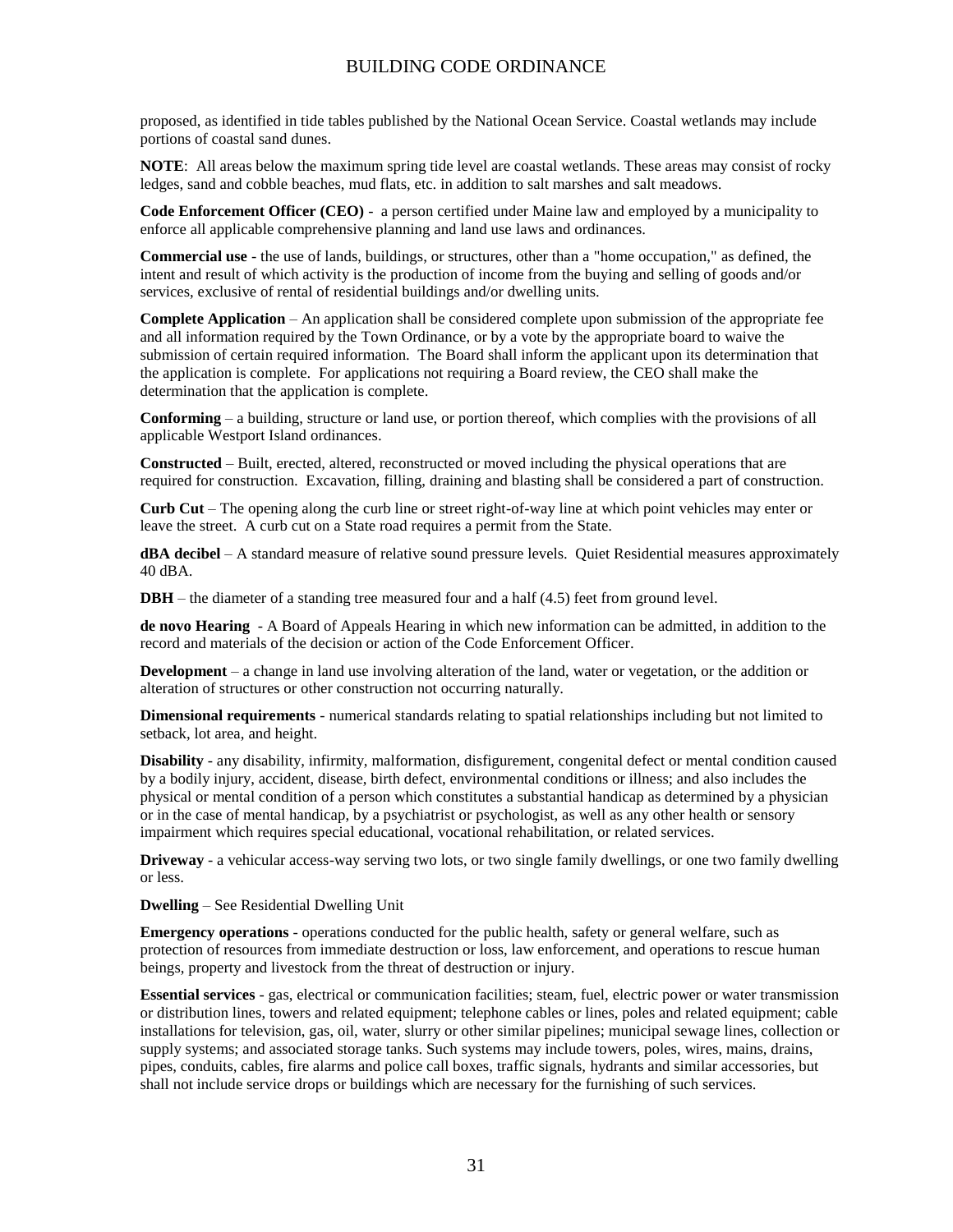**Expansion of a structure** - an increase in the floor area and/or volume of a structure, including all extensions such as, but not limited to: attached decks, garages, porches and green houses. A volumetric expansion includes attached and covered areas.

**Expansion of use** - the addition of one or more months to a use's operating season over a ten (10) year period; or the use of more floor area or ground area devoted to a particular use.

**Family** - one or more persons occupying a premise and living as a single housekeeping unit.

**Floor area** - the sum of the horizontal areas of the floor(s) of a structure enclosed by exterior walls, plus the horizontal area of any unenclosed portions of a structure such as porches and decks.

**Forest Stand** – a contiguous group of trees sufficiently uniform in age, class, distribution, composition and structure and growing on a site of sufficiently uniform quality to be a distinguishable unit.

**Forested Wetland** - a freshwater wetland dominated by woody vegetation that is six (6) meters tall (approximately twenty (20) feet) or taller.

**Foundation** - the supporting substructure of a building or other structure, excluding wooden sills and post supports, but including basements, slabs, frost walls, or other base consisting of concrete, block, brick or similar material.

**Freshwater Wetland** - freshwater swamps, marshes, bogs and similar areas, other than forested wetlands, which are:

- 1. Of ten (10) or more contiguous acres; or if less than ten (10) contiguous acres and adjacent to a surface water body, excluding any river, stream or brook such that in a natural state, the combined surface area is in excess of ten (10) acres;
- 2. Inundated or saturated by surface or ground water at a frequency and for a duration sufficient to support, and which under normal circumstances do support, a prevalence of wetland vegetation typically adapted for life in saturated soils.

Freshwater Wetlands may contain small stream channels or inclusions of land that do not conform to the criteria of this definition.

**Frontage** – That portion of a lot fronting upon and providing rights of access to a public or private road listed on the Schedule of Town Roads on file with the Town Clerk, or to an approved or accepted new right-of-way laid out in accordance with the Town Ordinances, to be measured continuously along a single street or road line. Owners of lots fronting upon two streets may select that which may be considered "frontage". On a corner lot, frontage shall be measured to the point of intersection of the extension of the sidelines of the roads. The minimum frontage for permitted uses within the Town of Westport Island must be met by contiguous frontage within the Town of Westport Island on an approved or accepted right-of-way in the Town of Westport Island.

**Grade** – the degree of inclination of a road or slope. Percent grade is measured as vertical drop divided by horizontal distance times 100.

**Great pond** - any inland body of water which in a natural state has a surface area in excess of ten acres, and any inland body of water artificially formed or increased which has a surface area in excess of thirty (30) acres except for the purposes of this Ordinance, where the artificially formed or increased inland body of water is completely surrounded by land held by a single owner.

**Ground Cover –** small plants, fallen leaves, needles and twigs, and partially decayed organic matter of the forest floor

**Groundwater –** All the water found beneath the surface of the ground. For purposes of aquifer protection, this term refers to the subsurface water preset in aquifer recharge areas.

**Habitable Buildings (or structures) –** places likely to be occupied on a continuous or temporary basis. This includes, but is not limited to, dwellings, commercial businesses, places of worship, nursing homes, schools or other places used for education, day-care centers, motels, hotels, inns or barns.

**Hazardous Materials –** any waste substance or materials, in any physical state, designated as hazardous under Maine law. It does not include waste or material resulting from normal household or agricultural activities.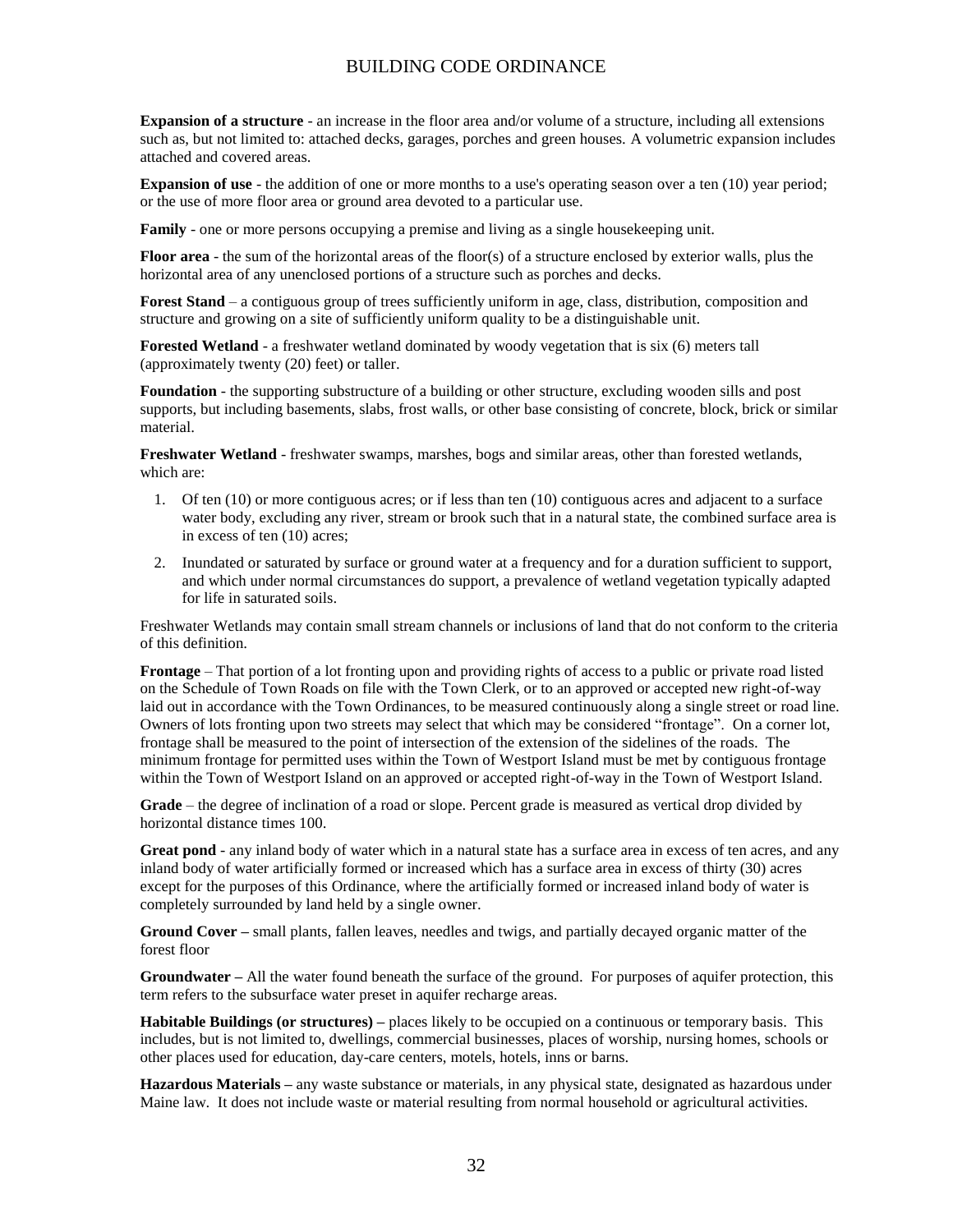The fact that a hazardous waste material or a part or a constituent may have value or other use or may be sold or exchanged does not exclude it from this definition.

 **Height of a structure** - the vertical distance between the mean original grade (prior to construction) at the downhill side of the structure and the highest point of the structure, excluding chimneys, steeples, antennas, and similar appurtenances that have no floor area.

**Home occupation** - an occupation or profession which is customarily conducted in a residential structure or property, and which is: 1) clearly incidental to and compatible with the residential use of the property and surrounding residential uses; and 2) which employs no more than two (2) persons other than family members residing in the home.

**Individual private campsite** - an area of land which is not associated with a campground, but which is developed for repeated camping by only one group not to exceed ten (10) individuals and which involves site improvements which may include but not be limited to gravel pads, parking areas, fire places, or tent platforms.

**Industrial** - the assembling, fabrication, finishing, manufacturing, packaging or processing of goods.

**Institutional** – a nonprofit or quasi-public use, or institution such as a House of Worship, library, public or private school, hospital or municipally owned or operated building, structure or land used for public purposes.

**Land Owner** - the owner of record of the fee simple title to a parcel, tract or lot of land

**Leachable Materials –** materials that, when exposed to water, can be dissolved and passed through or emerge from solid waste and which contain dissolved, suspended or miscible materials removed from that waste.

**Lot area** - the area of land enclosed within the boundary lines of a lot, minus land below the normal high-water line of a water body or upland edge of a wetland and areas beneath roads serving more than two lots.

**Lot Lines** – the lines bounding a lot as follows: 1) Front lot lines – the boundary line separating the lot from a street right of way, or in the case of corner lots or through lots, from two or more streets rights of way, or packed surface where the right of way is not determined. 2) Rear Lot Line – the lot line opposite the front lot line. On a lot pointed at the rear, the rear lot line shall be an imaginary line between the side lot lines, not less than ten (10) feet long, lying at the farthest distance from the front lot line and parallel to it. 3) Side Lot Lines – a boundary line other than the front lot line ot the rear lot line.

**Manufactured Home** – A structure, transportable in one or more sections, which is built on a permanent chassis, and is designed for use with or without a permanent foundation when connected to the required utilities. The term manufactured home includes park trailers, travel trailers, and other similar vehicles placed on a site for greater than 180 days.

**Market value** - the estimated price a property will bring in the open market and under prevailing market conditions in a sale between a willing seller and a willing buyer, both conversant with the property and with prevailing general price levels.

**Mineral exploration** - hand sampling, test boring, or other methods of determining the nature or extent of mineral resources which create minimal disturbance to the land and which include reasonable measures to restore the land to its original condition.

**Mineral extraction** - any operation within any twelve (12) month period which removes more than one hundred (100) cubic yards of soil, topsoil, loam, sand, gravel, clay, rock, peat, or other like material from its natural location and transports the product removed, away from the extraction site.

**Minimum lot width** - the closest distance between the side lot lines of a lot. When only two lot lines extend into the shoreland zone, both lot lines shall be considered the side lot lines.

**Multi-unit residential** - a residential structure containing three (3) or more residential units. These structures are not permitted in the Town of Westport Island unless they are grandfathered.

**Native -** indigenous to the local forest

**Natural buffer –** Area of undisturbed trees, shrubs or other vegetation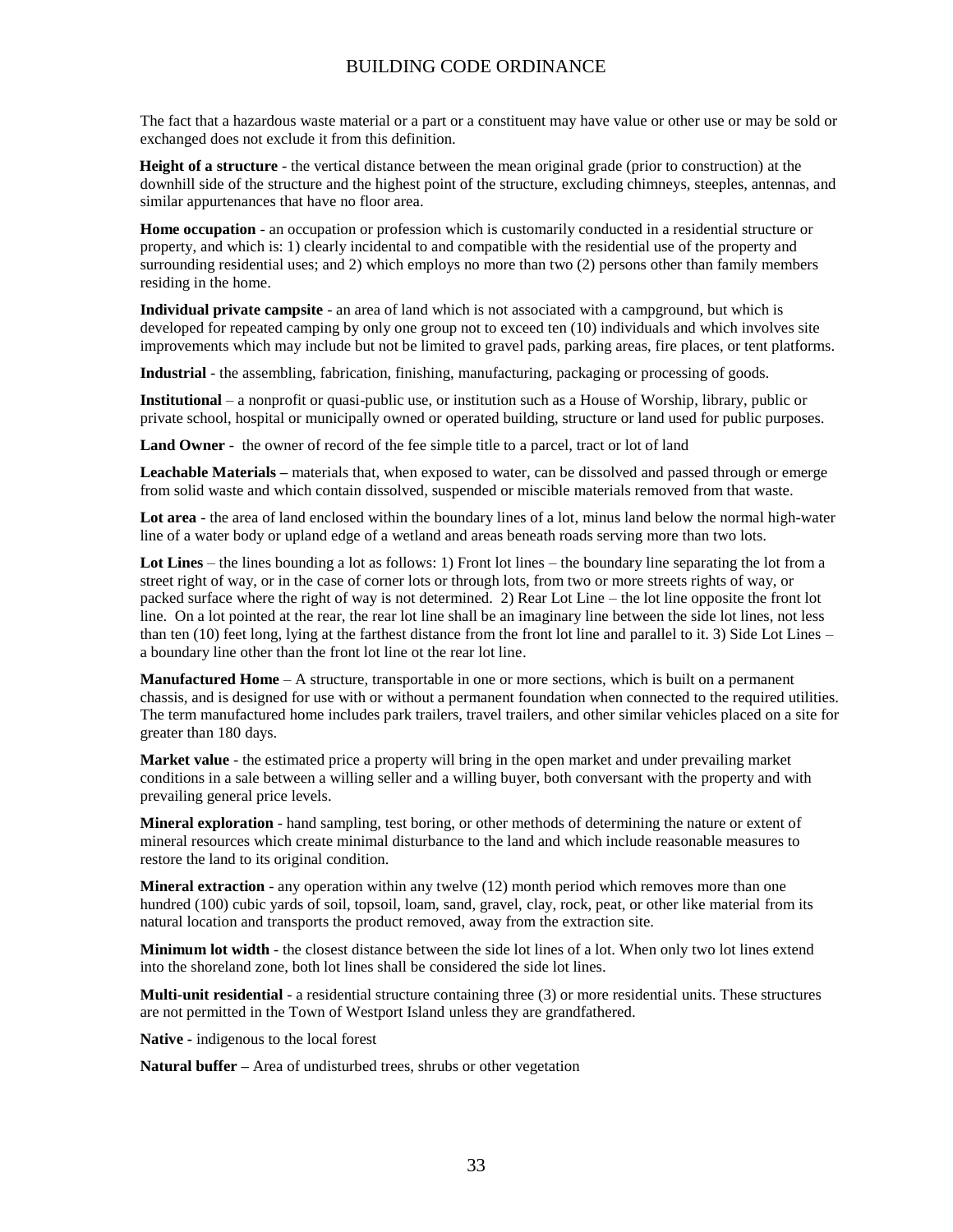**New Construction –** All structures, newly constructed on lots which conform to specifications of this Ordinance.

**Non-conforming lot** - a single lot of record which, at the effective date of adoption or amendment of this Ordinance, does not meet the area, frontage, or width requirements of the district in which it is located.

**Non-conforming structure** - a structure which does not meet any one or more of the following dimensional requirements; setback, height, or lot coverage, but which is allowed solely because it was in lawful existence at the time this Ordinance or subsequent amendments took effect.

Any non-conforming structure which is located less than the required setback from a water body, and which is removed, damaged or destroyed by more than 50% of market value of the structure (only) at the time of the destruction, damage or removal, may be replaced or reconstructed so that such reconstruction or replacement is in compliance with the normal setback requirements to the greatest possible extent, as determined by the Planning Board.

**Non-conforming use** - use of buildings, structures, premises, land or parts thereof which is not permitted in the district in which it is situated, but which is allowed to remain solely because it was in lawful existence at the time this Ordinance or subsequent amendments took effect.

**Normal high-water line (non-tidal waters)** - that line which is apparent from visible markings, changes in the character of soils due to prolonged action of the water or changes in vegetation, and which distinguishes between predominantly aquatic and predominantly terrestrial land. Areas contiguous with rivers and great ponds that support non-forested wetland vegetation and hydric soils, and are at the same or lower elevation as the water level of the river or great pond.

**Note:** Adjacent to tidal waters, setbacks are measured from the upland edge of the "coastal wetland."

**Party** – Owners of record of immediately adjacent properties; owners of record of property located immediately across a public road or right of way; other property owners who have shown that their property may be affected by the proposed development under a specific criterion or standard, shall be admitted to testify with participation limited to that criterion or standard

**Person** - an individual, corporation, governmental agency, municipality, trust, estate, partnership, association, two or more individuals having a joint or common interest, or other legal entity.

**Principal structure** - a building other than one used for purposes wholly incidental or accessory to the use of another building or use on the same premises.

**Principal use(s)** - a use or uses other than one which is wholly incidental or accessory to another use on the same premises.

**Professional Engineer** – A professional engineer registered in the State of Maine

Public facility - any facility, including, but not limited to, buildings, property, recreation areas, and roads, which are owned, leased or otherwise operated, or funded by a governmental body or public entity

**Recent flood plain soils** - the following soil series as described and identified by the National Cooperative Soil Survey:

| Alluvial | Cornish | Charles  |
|----------|---------|----------|
| Fryeburg | Hadley  | Limerick |
| Lovewell | Medomak | Ondawa   |
| Podunk   | Rumney  | Saco     |
| Suncook  | Sunday  | Winooski |

**Recreational facility** - a place designed and equipped for the conduct of sports, leisure time activities, and other customary and usual recreational activities, excluding boat launching facilities.

**Recreational vehicle** - a vehicle or an attachment to a vehicle designed for **temporary** sleeping or living quarters for one or more persons, and which may include a pick-up camper, travel trailer, tent trailer, camp trailer, and motor home. In order to be considered as a vehicle and not as a structure, the unit must remain with its tires on the ground, and must be registered with the State Division of Motor Vehicles.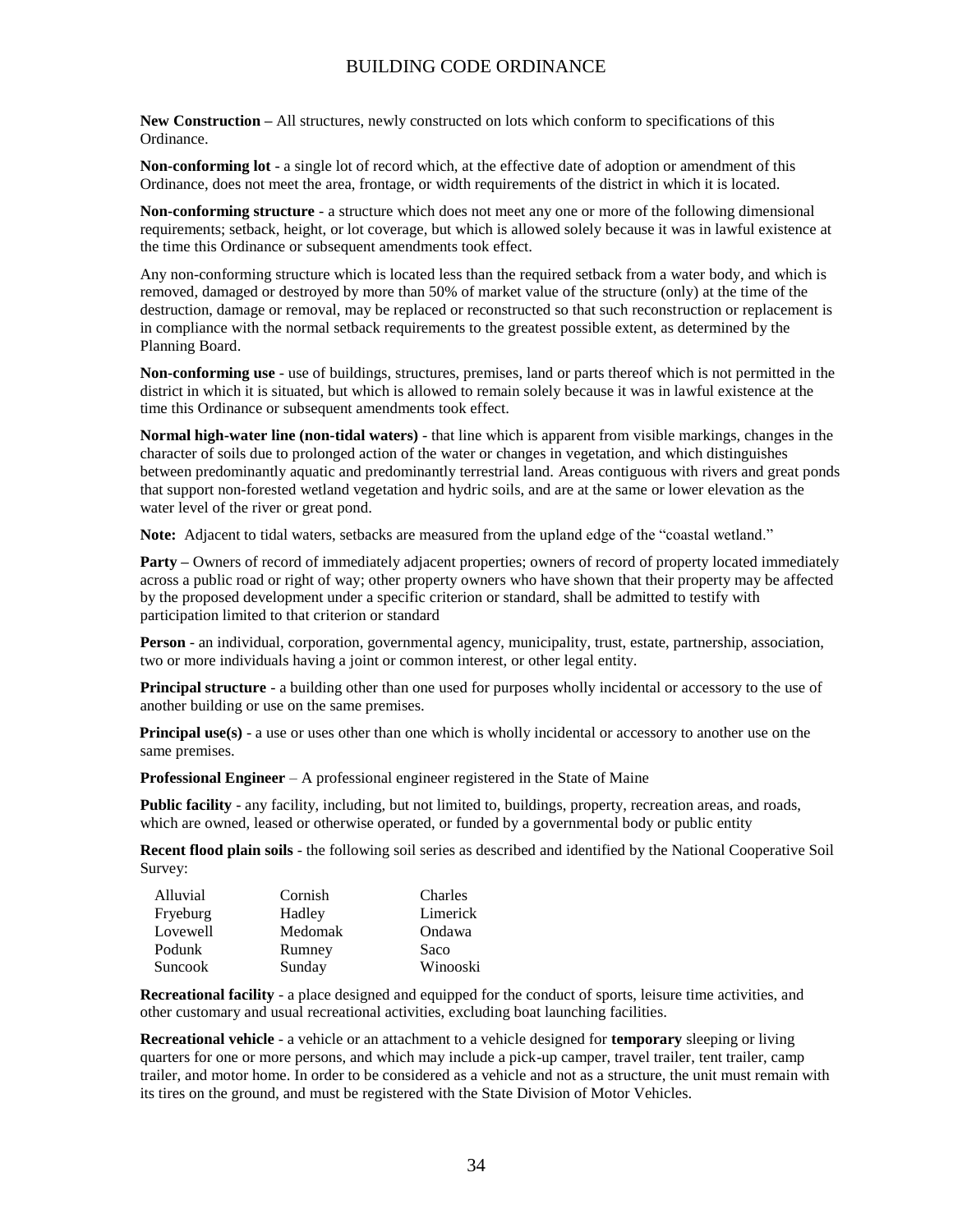**Relocation of a Structure –** Any structure moved to a new lot or a structure moved to a new location on the lot it occupied. Both lot and structure must conform to provisions of Westport Island Ordinances.

**Renovation –** Any construction which does not increase the square footage of the structure.

**Replacement –** Any structure already constructed which is to be moved to the existing site of a structure destroyed by fire or other natural calamity, or new construction of a structure on the existing site of a building lost because of the foregoing reasons.

**Replacement System** - a system intended to replace: 1) an existing system which is either malfunctioning or being upgraded with no significant change of design flow or use of the structure, or 2) any existing overboard wastewater discharge, or the replacement of an existing holding tank

**Residential Dwelling Unit** - a room or group of rooms designed and equipped exclusively for use as permanent, seasonal, or temporary living quarters for only one family at a time, and containing cooking, sleeping and toilet facilities. The term shall include mobile homes and rental units that contain cooking, sleeping, and toilet facilities regardless of the time-period rented. Recreational vehicles are not residential dwelling units.

**Riprap** - rocks, irregularly shaped, and at least six (6) inches in diameter, used for erosion control and soil stabilization, typically used on ground slopes of two (2) units horizontal to one (1) unit vertical or less.

**River** - a free-flowing body of water including its associated flood plain wetlands from that point at which it provides drainage for a watershed of twenty five (25) square miles to its mouth.

**NOTE:** The portion of a river that is subject to tidal action is a coastal wetland.

**Road** - a route or track consisting of a bed of exposed mineral soil, gravel, asphalt, or other surfacing material constructed for or created by the repeated passage of motorized vehicles, excluding a driveway as defined.

**Service drop** - any utility line extension which does not cross or run beneath any portion of a water body provided that:

- 1. In the case of electric service:
	- a. the placement of wires and/or the installation of utility poles is located entirely upon the premises of the customer requesting service or upon a roadway right-of-way; and
	- b. the total length of the extension is less than one thousand (1,000) feet.
- 2. In the case of telephone service:
	- a. the extension, regardless of length, will be made by the installation of telephone wires to existing utility poles, or
	- b. the extension requiring the installation of new utility poles or placement underground is less than one thousand (1,000) feet in length.

**Setback** - the nearest horizontal distance from a lot line or normal high-water line of a water body or tributary stream, or upland edge of a wetland, to the nearest part of a structure, road, parking space or other regulated object or area.

**Shadow Flicker –** The shadow produced intermittently when the blades of a wind power turbine rotate and cast a shadow over the surrounding area.

**Shore frontage** - the length of a lot bordering on a water body or wetland measured in a straight line between the intersections of the lot lines with the shoreline at normal high water elevation.

**Shoreland zone** - the land area located within two hundred and fifty (250) feet, horizontal distance, of the normal high-water line of any great pond, river or salt water body; within 250 feet, horizontal distance, of the upland edge of a coastal wetland, including all areas affected by tidal action; within 250 feet of the upland edge of a freshwater wetland; or within seventy-five (75) feet, horizontal distance, of the normal high-water line of a stream.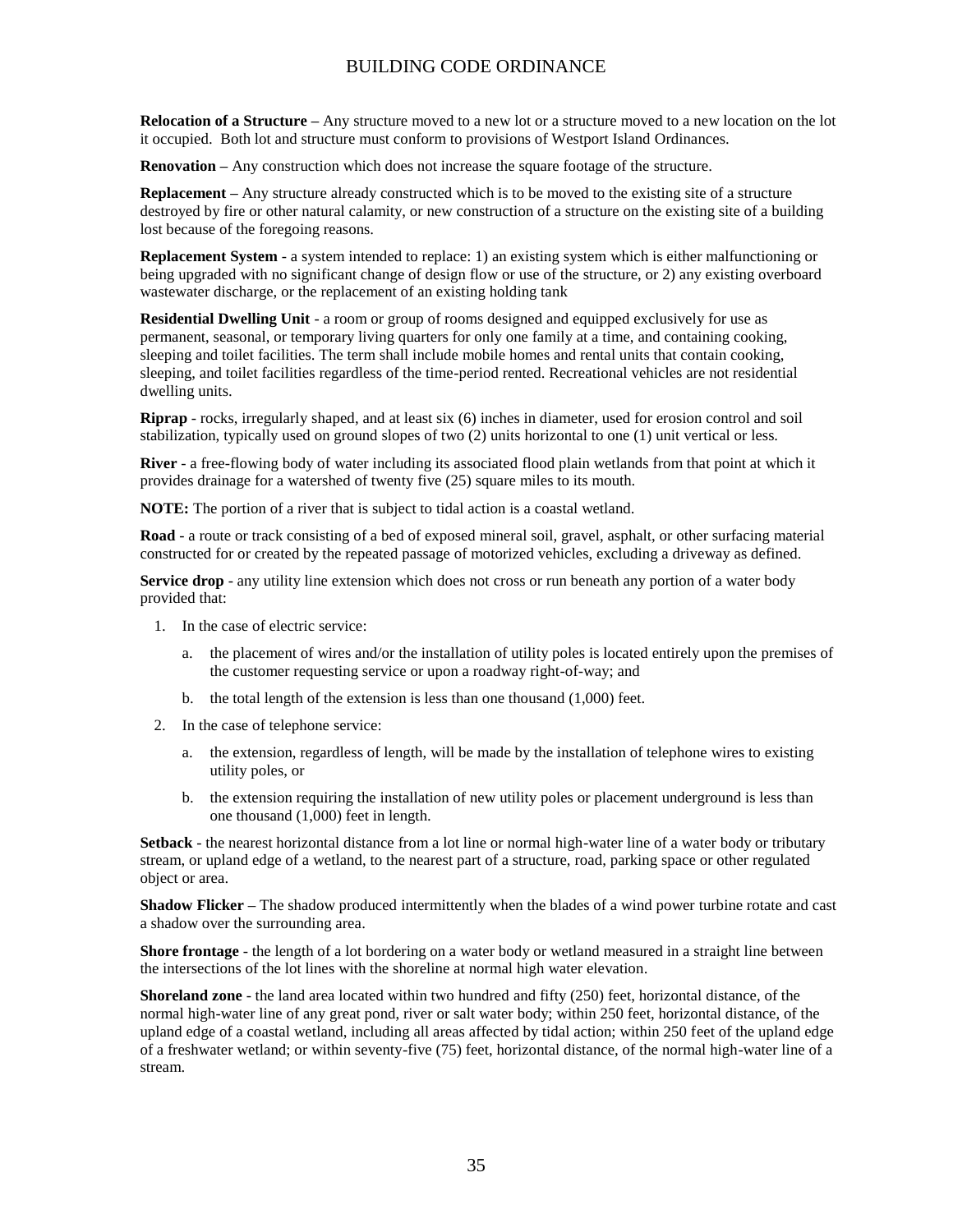**Sight Distance –** The length of an unobstructed view from a particular access point to the farthest visible point of reference on a roadway. Used in this Ordinance as a reference for unobstructed road visibility. Sight distance is measured from the perspective of a hypothetical person seated in a vehicle.

**Solid Waste –** useless, unwanted or discarded solid material with insufficient liquid content to be free flowing, including, but not limited to rubbish, garbage, scrap materials, junk, refuse, inert fill material and landscape refuse, but does not include hazardous waste, biomedical waste, septic tank sludge or agricultural wastes. The fact that a solid waste, or constituent of the waste, may have a value, be beneficially used, have other use, or be sold or exchanged, does not exclude it from this definition.

**Stream** - a free-flowing body of water from the outlet of a great pond or the confluence of two (2) perennial streams as depicted on the most recent edition of a United States Geological Survey 7.5 minute series topographic map, or if not available, a 15-minute series topographic map, to the point where the body of water becomes a river or flows to another water body or wetland within the shoreland area.

**Structure** - anything built for the support, shelter or enclosure of persons, animals, goods or property of any kind, together with anything constructed or erected with a fixed location on or in the ground, exclusive of fences and poles, wiring and other aerial equipment normally associated with service drops as well as guying and guy anchors. The term includes structures temporarily or permanently located, such as decks, patios, and satellite dishes.

**Substantial start** - completion of thirty (30) percent of a permitted structure or use measured as a percentage of estimated total cost.

**Subsurface sewage disposal system** - any system designed to dispose of waste or waste water on or beneath the surface of the earth; including, but not limited to: septic tanks; disposal fields; grandfathered cesspools; holding tanks; pretreatment filters; piping; or any other fixture, mechanism or apparatus used for those purposes. This does not include any discharge system licensed under 38 M.R.S.A. section 414, any surface waste water disposal system, or any municipal or quasi-municipal sewer or waste water treatment system. The term shall not include a wastewater disposal system designed to treat wastewater which is in whole or in part hazardous waste as defined in 38 M.R.S.A. Chapter 13, Subchapter 1.

**Sustained slope** - a change in elevation where the referenced percent grade is substantially maintained or exceeded throughout the measured area.

**Timber harvesting** - the cutting and removal of timber for the primary purpose of selling or processing forest products. Timber harvesting does not include the clearing of land for approved construction.

**Tributary stream** - a channel between defined banks created by the action of surface water, which is characterized by the lack of terrestrial vegetation or by the presence of a bed devoid of topsoil, containing waterborne deposits on exposed soil, parent material or bedrock, and which is connected hydrologically with other water bodies. This definition does not include the term "stream" as defined elsewhere in this Ordinance, and only applies to that portion of the tributary stream located within the shoreland zone of the receiving water body or wetland. "Tributary stream" does not include rills or gullies forming because of accelerated erosion in disturbed soils, where the nauural vegetation cover has been removed by human activity.

**NOTE**: Water setback requirements apply to tributary streams within the Shoreland Zone.

**Vegetation** - all live trees, shrubs, and other plants including without limitation, trees both over and under four (4) inches in diameter, measured at four and a half  $(4 \frac{1}{2})$  feet above ground level.

**Volume of a structure** - the volume of all portions of a structure enclosed by a roof and fixed exterior walls as measured from the exterior faces of these walls and roof.

**Water body** - any lake, pond, river or stream.

**Water crossing** - any project extending from one bank to the opposite bank of a river, stream, tributary stream or wetland, whether under, through, or over the water or wetland. Such projects may include but not be limited to roads, fords, bridges, culverts, water lines, sewer lines, and cables as well as maintenance work on these crossings.

**Wetland** - a freshwater or coastal wetland.